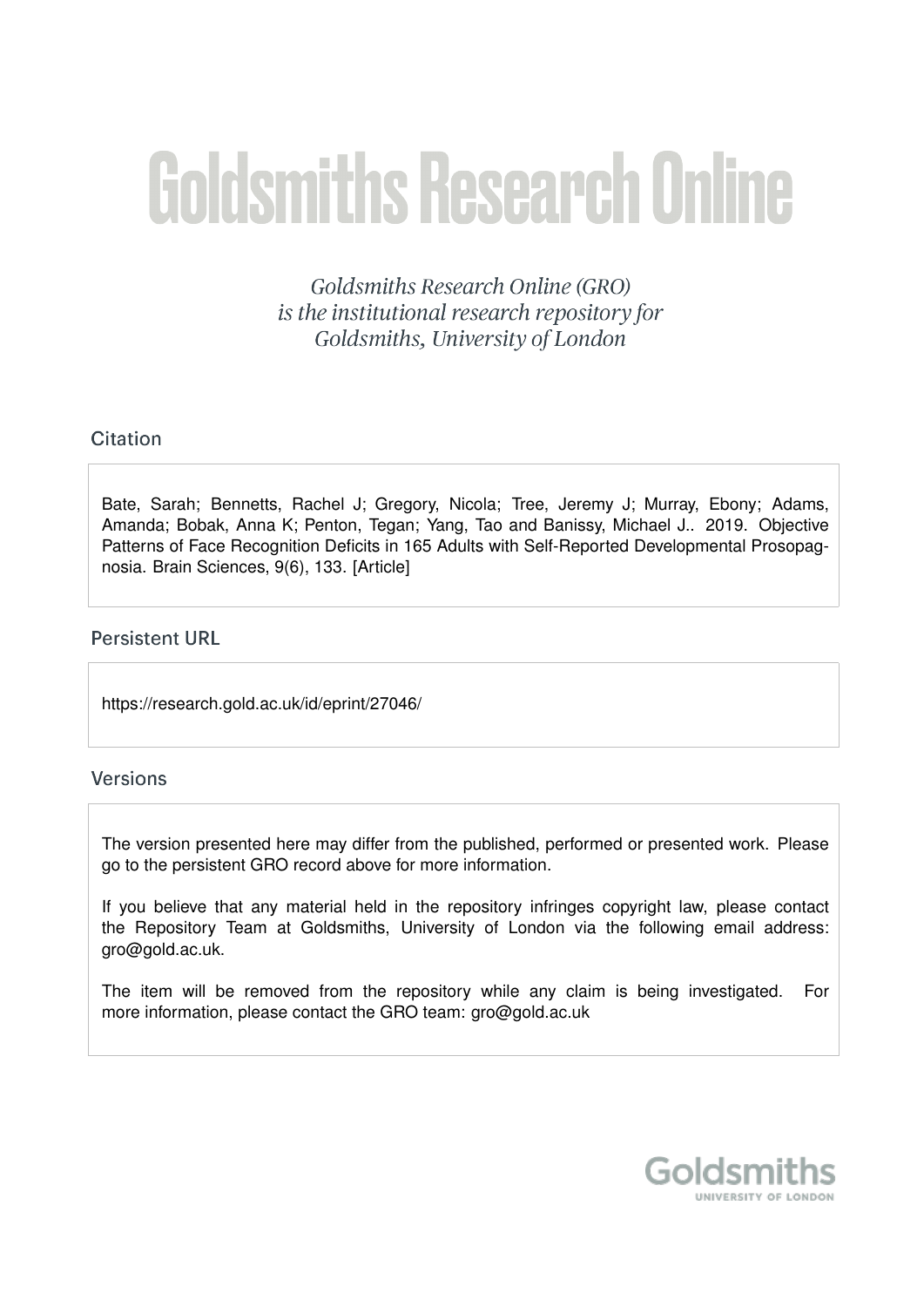

*Article*

# **Objective Patterns of Face Recognition Deficits in 165 Adults with Self-Reported Developmental Prosopagnosia**

**Sarah Bate 1,\* [,](https://orcid.org/0000-0001-5484-8195) Rachel J. Bennetts <sup>2</sup> [,](https://orcid.org/0000-0002-3543-9836) Nicola Gregory <sup>1</sup> , Jeremy J. Tree <sup>3</sup> , Ebony Murray <sup>1</sup> [,](https://orcid.org/0000-0003-4928-5871) Amanda Adams <sup>1</sup> , Anna K. Bobak <sup>1</sup> , Tegan Penton <sup>4</sup> , Tao Yang 5,6 and Michael J. Banissy <sup>6</sup>**

- <sup>1</sup> Department of Psychology, Bournemouth University, Poole BH12 5BB, UK; ngregory@bournemouth.ac.uk (N.G.); emurray@bournemouth.ac.uk (E.M.); adamsa@bournemouth.ac.uk (A.A.); a.k.bobak@stir.ac.uk (A.K.B.)
- <sup>2</sup> College of Health and Life Sciences, Division of Psychology, Brunel University, Uxbridge UB8 3PH, UK; Rachel.Bennetts@brunel.ac.uk
- <sup>3</sup> Department of Psychology, Swansea University, Swansea SA2 8PP, UK; J.Tree@swansea.ac.uk
- <sup>4</sup> MRC Social, Genetic and Developmental Psychiatry Centre, Institute of Psychiatry, Psychology and Neuroscience, King's College London, London SE5 8AF, UK; tegan.penton@kcl.ac.uk
- <sup>5</sup> Department of Psychology, Tsinghua University, Beijing, 100084, China; t\_yang@mail.tsinghua.edu.cn
- <sup>6</sup> Department of Psychology, Goldsmiths, University of London, London SE14 6NW, UK; m.banissy@gold.ac.uk
- **\*** Correspondence: sbate@bournemouth.ac.uk

Received: 13 May 2019; Accepted: 5 June 2019; Published: 6 June 2019



**MDP** 

**Abstract:** In the last 15 years, increasing numbers of individuals have self-referred to research laboratories in the belief that they experience severe everyday difficulties with face recognition. The condition "developmental prosopagnosia" (DP) is typically diagnosed when impairment is identified on at least two objective face-processing tests, usually involving assessments of face perception, unfamiliar face memory, and famous face recognition. While existing evidence suggests that some individuals may have a mnemonic form of prosopagnosia, it is also possible that other subtypes exist. The current study assessed 165 adults who believe they experience DP, and 38% of the sample were impaired on at least two of the tests outlined above. While statistical dissociations between face perception and face memory were only observed in four cases, a further 25% of the sample displayed dissociations between impaired famous face recognition and intact short-term unfamiliar face memory and face perception. We discuss whether this pattern of findings reflects (a) limitations within dominant diagnostic tests and protocols, (b) a less severe form of DP, or (c) a currently unrecognized but prevalent form of the condition that affects long-term face memory, familiar face recognition or semantic processing.

**Keywords:** prosopagnosia; face recognition; face perception; individual differences

#### **1. Introduction**

Developmental prosopagnosia (DP) is a neurodevelopmental condition characterised by a severe deficit in the recognition of facial identity, which is thought to result from a failure to develop the necessary visuo-cognitive mechanisms [\[1\]](#page-15-0). Estimates suggest that DP affects approximately 2% of the adult population [\[2\]](#page-15-1) and 1–4% of children [\[3\]](#page-15-2). While these figures are a product of the statistical techniques used to infer impairment [\[4,](#page-15-3)[5\]](#page-15-4), they also result from the diagnostic protocols adopted in each study. The latter reflects the general state-of-the-art, whereby vast differences in inclusion criteria prohibit many cross-study comparisons. As a result, it is often unclear whether differences in cognitive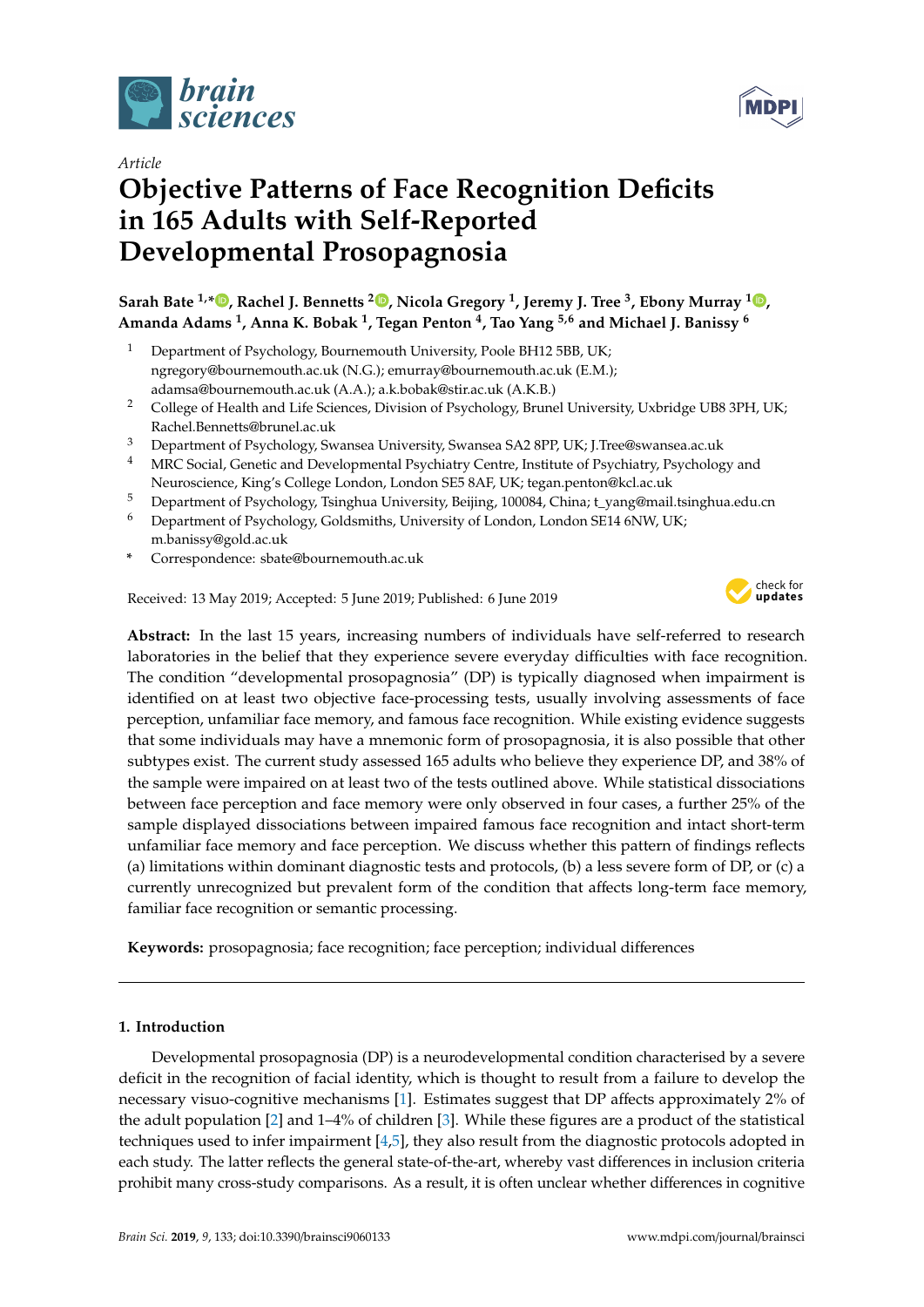presentation result from inconsistencies in neuropsychological screening or theoretically important heterogeneity between individuals.

The first case report of DP was presented by McConachie in 1976 [\[6\]](#page-15-5), and over 150 papers have subsequently been published. Increased interest in DP coincided with the development of the Internet and large-scale media coverage of the condition, allowing large numbers of people to contact researchers in the self-belief that they experience severe face recognition difficulties. A wide variety of techniques have been used to assess these individuals (for a recent review, see [\[7\]](#page-15-6)), with a minority of authors relying on self-reported anecdotal evidence alone (e.g., [\[8\]](#page-15-7)). While respectable associations have more recently been reported between multi-item subjective ratings of face recognition ability and objective measures (e.g., [\[9\]](#page-15-8)), it is nevertheless clear that some "typical" performers erroneously under-rate their face recognition ability and self-refer for DP assessment [\[10,](#page-15-9)[11\]](#page-15-10). Most authors therefore agree that self-rating or anecdotal evidence of DP should always be supplemented by objective measures of face recognition performance [\[4,](#page-15-3)[12\]](#page-15-11), although the proportion of confirmed diagnoses versus false alarms has not yet been examined in a large group of individuals.

Using objective measures to identify cases of DP has followed the precedent set by the longstanding literature on acquired prosopagnosia. Traditionally, the acquired condition was confirmed using famous face tests (e.g., [\[13,](#page-15-12)[14\]](#page-15-13)) or bespoke assessments composed of personally familiar faces (e.g., [\[15\]](#page-15-14)). These tests were later supplemented with standardized tests of unfamiliar face memory (e.g., using the Recognition Memory Test for Faces: [\[16\]](#page-15-15)) or perception (e.g., using the Benton Facial Recognition Test: [\[17\]](#page-15-16)). While famous face tests remain popular for the assessment of DP (e.g., [\[18](#page-15-17)[,19\]](#page-15-18)), bespoke tests of personally familiar face recognition are labour-intensive to prepare for the typically larger samples of developmental compared to acquired cases, and it is also difficult to collect well-matched control data. Further, both the Warrington and Benton tests have been subject to some criticism, as successful recognition performance can be achieved using extra-facial cues alone (e.g., the hairline or clothing: [\[20\]](#page-16-0)). These tests have therefore been superseded by the Cambridge Face Memory Test (CFMT: [\[21\]](#page-16-1)) and Cambridge Face Perception Test (CFPT: [\[22\]](#page-16-2)). While the CFMT assesses participants' ability to encode six previously unknown faces and to subsequently recognize these individuals from memory, the CFPT has no mnemonic demands, requiring participants to sort similar images of simultaneously-presented faces in relation to a target.

Together, tests of face perception, face memory and famous face recognition offer a theoretically-driven assessment battery, and acquired deficits have correspondingly been reported (and occasionally dissociated) at perceptual (e.g.,  $[14,23]$  $[14,23]$ ), mnemonic (e.g.,  $[14,24]$  $[14,24]$ ) and semantic (e.g., [\[25\]](#page-16-5)) stages of processing. Evidence that face perception can sometimes be preserved in acquired prosopagnosia has had particular theoretical impact, suggesting its independence from face memory. As such, this process is represented at an earlier, distinct stage in dominant theoretical models of face-processing (e.g., [\[26,](#page-16-6)[27\]](#page-16-7)), and apperceptive and associative subtypes of acquired prosopagnosia have been proposed [\[28\]](#page-16-8).

Given that developmental disorders often present with heterogeneous profiles of cognitive and perceptual deficits (e.g.,  $[29-31]$  $[29-31]$ ), and evidence supporting the independence of face perception and face memory has also been found in typical children [\[3,](#page-15-2)[32\]](#page-16-11), it seems likely that cases of DP are similarly variable in their presentation. That is, we would not expect all individuals with DP to present with a significant perceptual impairment. However, evidence from developmental cases is sparse and contradictory, and it remains unclear whether the two processes unfold independently (for an overview, see [\[33\]](#page-16-12)). Although some adult DP case studies support the independence of face perception and memory (e.g., [\[34\]](#page-16-13)), larger case series disagree about the prevalence of dissociable deficits. For instance, Dalrymple and colleagues [\[35\]](#page-16-14) used conservative single-case statistics to report dissociations between intact CFPT and impaired CFMT performance in 6 out of 16 DPs, whereas a very recent study used group-based analyses on the same measures to suggest a much greater overlap in impairment in a larger sample of participants [\[36\]](#page-16-15). Without additional data, it is difficult to reconcile the findings of these two studies given the differences in sample size and statistical approach.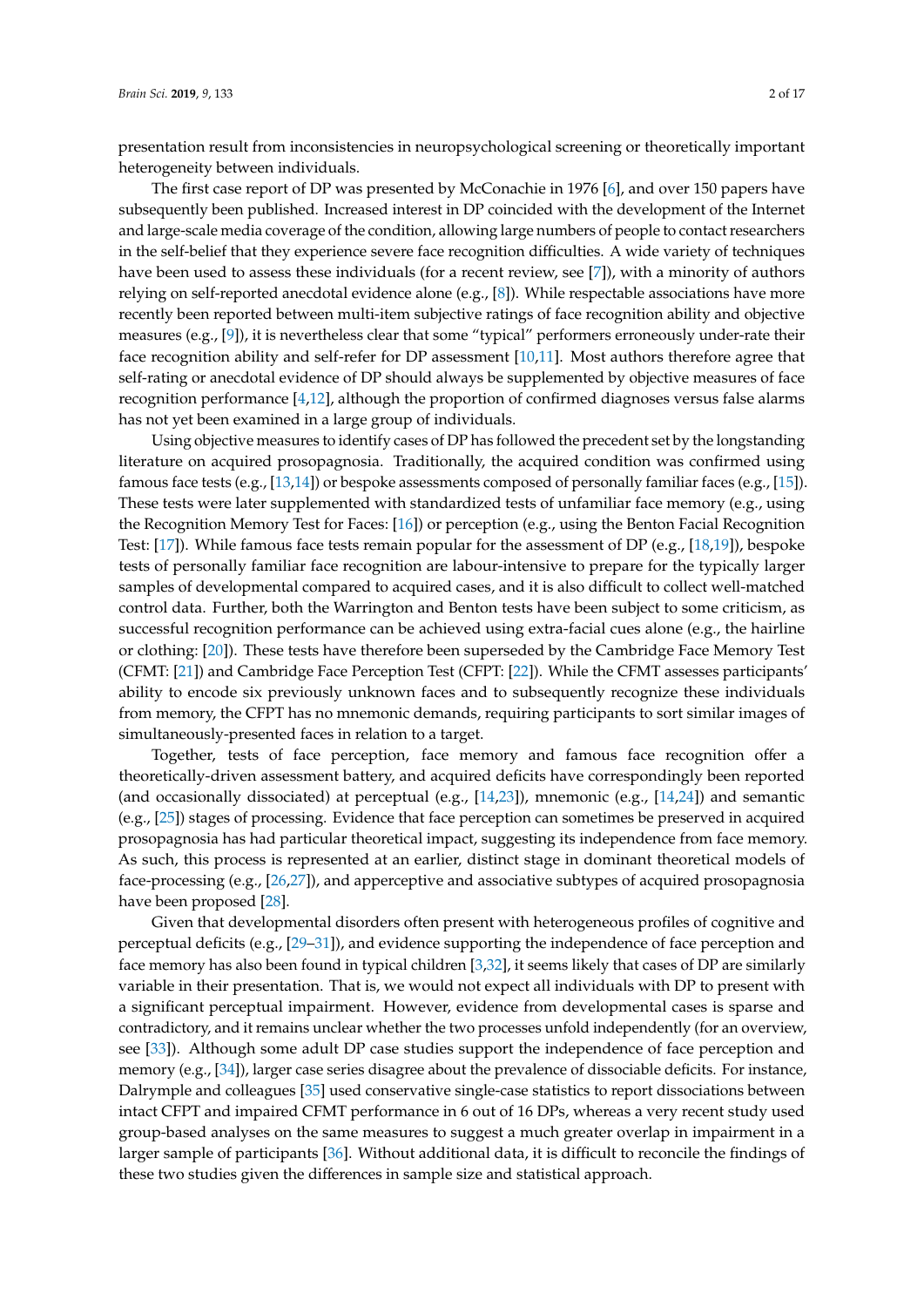Further, almost no work to date has considered whether isolated semantic-level impairments can present in DP, as has been reported for acquired cases. Bowles et al. [\[2\]](#page-15-1) raise this possibility in an individual who self-reported severe everyday face recognition difficulties and was impaired at famous face recognition, but achieved typical scores on the CFMT and CFPT. While it is possible that this person used compensatory strategies to obscure impairment on the latter two tests (see [\[21\]](#page-16-1)), evidence from another case study suggests that long-term memory for unfamiliar faces can be independently impaired in development. McKone et al. [\[37\]](#page-16-16) reported an individual who also achieved typical CFPT and CFMT-Aus (an alternate version of the standard CFMT) scores in the context of impaired famous face recognition, and additionally performed poorly on long-term recall (at 20-min and 24-h delays) of the CFMT-Aus faces. As this pattern of presentation has not yet been systematically examined, it remains unclear whether further, as yet unidentified, subtypes of DP may exist.

Understanding the different patterns of presentation that can exist within the DP umbrella has important implications for current screening protocols: many authors administer the CFPT, CFMT and a famous faces test at screening, and adhere to the recommendation that impairment should be noted on at least two tests for DP diagnosis [\[4,](#page-15-3)[12\]](#page-15-11). This recommendation for repeated testing is important to minimize false alarms, reducing "the chance that it happened by chance" ([\[14\]](#page-15-13), p. 945). Yet, the above review indicates that some individuals may genuinely only be selectively impaired on one test, and would not meet current criteria for DP—prohibiting both theoretical and clinical developments in our understanding and management of the condition.

The current study aimed to examine the substantive issues associated with the diagnosis of DP, as outlined above. We screened the largest sample of self-reported DP cases that has been reported to date, using the dominant battery of assessment tests that is currently used by most researchers in the field (i.e., the CFMT, CFPT and a famous faces test). First, we examined the proportion of cases that meet existing diagnostic criteria for DP (i.e., impairment on any two tests). Second, we examined whether specific patterns of dissociation that have been observed in acquired cases (i.e., preserved versus impaired face perception, and selectively-impaired famous face memory) occur in DP participants. Importantly, we also note the patterns of presentation that *do not* occur, and their implications for theoretical models of face recognition. As a supplement to these analyses, we also examine the utility of each diagnostic test across our target age range (18–78 years), and present UK age-appropriate norms that will be of widespread value to the field.

#### **2. Methods**

#### *2.1. Participants*

Data were collected from 195 adults (61 male, age range  $18-77$ , M = 48.2, SD = 14.2) who self-referred to our laboratory in the belief that they have DP. All participants were asked, prior to the testing session, to declare any history of neurological, psychiatric or socio-emotional disorder. Only participants who did not declare any such condition were invited to participate in the study. A total of 241 control participants (100 male, age range 18–78, M = 49.7, SD = 18.3) were also tested, and subjected to the same exclusion criteria. As per the recommendations of Bowles et al. [\[2\]](#page-15-1) they were subdivided into five separate groups (see Table [1\)](#page-4-0) to provide age-appropriate data for individual comparisons. Control participants (but not DPs) were offered a small financial incentive in exchange for their time. Ethical approval for the study was granted by the institutional Ethics Committee, informed consent was provided by all participants prior to data collection, and the study was carried out according to the rules of the 1975 Declaration of Helsinki.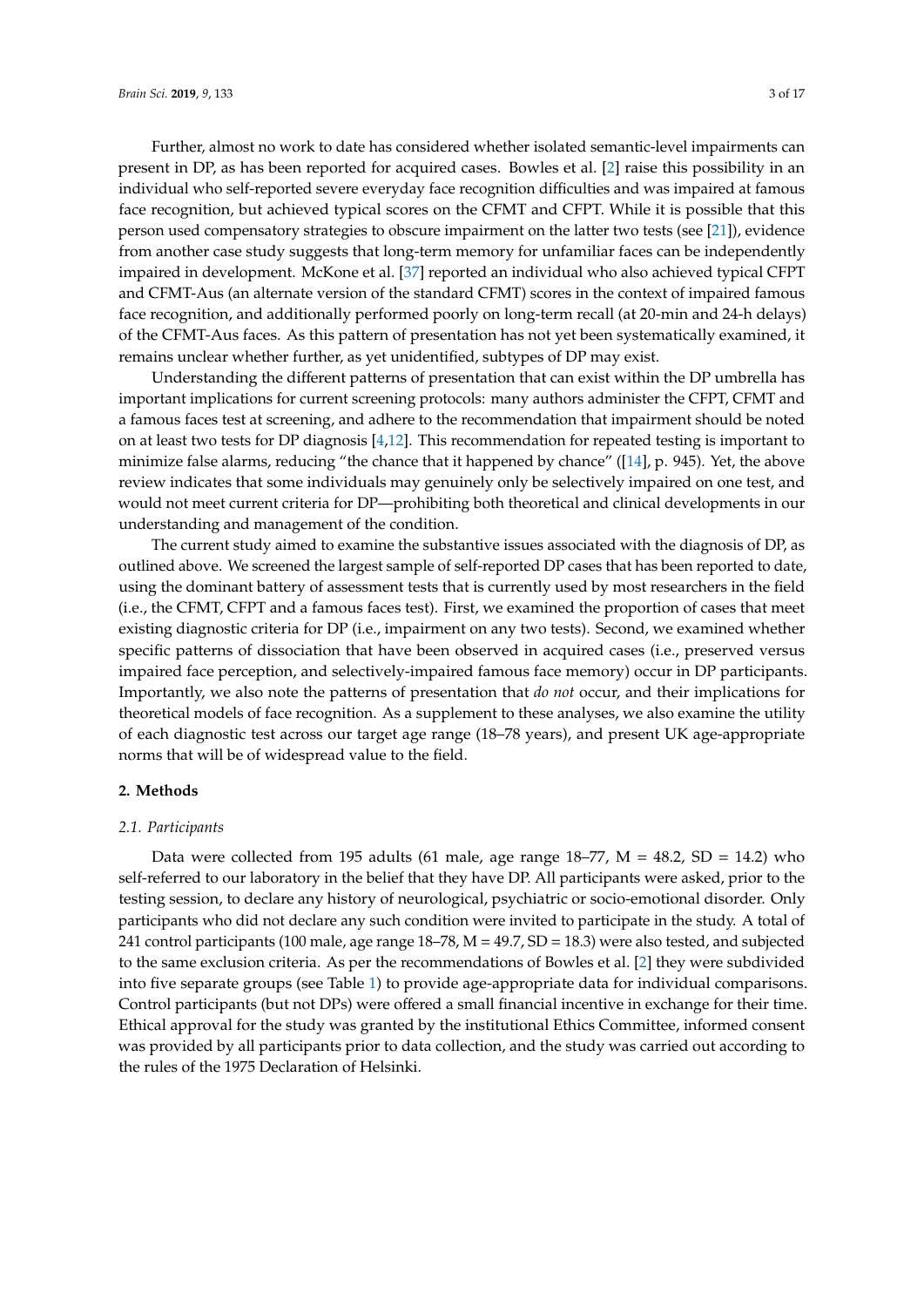| Age Group (Years) | $N$ (% Female) | Age        | IQ         | <b>CFPT</b>   | <b>CFMT</b>   | FFT           |
|-------------------|----------------|------------|------------|---------------|---------------|---------------|
| 18–34             | 62(53.2)       | 24.3(4.2)  | 113.9(8.9) | 76.95 (8.77)  | 80.85 (11.57) | 91.92 (9.74)  |
| $35 - 49$         | 44 (56.8)      | 42.0(4.5)  | 111.6(8.8) | 75.28 (7.47)  | 81.38 (11.52) | 92.04 (6.96)  |
| $50 - 59$         | 43(65.1)       | 54.5(2.9)  | 110.7(9.5) | 71.38 (8.30)  | 77.52 (12.17) | 89.54 (8.04)  |
| $60 - 69$         | 52(61.5)       | 64.4 (2.8) | 117.3(8.3) | 70.33 (7.64)  | 73.13 (13.56) | 88.73 (9.58)  |
| $70 - 79$         | 40(57.5)       | 73.5(2.3)  | 118.1(7.2) | 63.33 (10.07) | 63.37 (12.51) | 75.21 (13.14) |

<span id="page-4-0"></span>**Table 1.** Demographic information for control participants from each age group, including mean (SD) age and IQ (measured using the Wechsler test of adult reading (WTAR)). Mean (SD) percentage accuracies for the Cambridge face perception test (CFPT), Cambridge face memory test (CFMT) and famous face test (FFT) are also presented.

#### *2.2. Materials*

#### 2.2.1. Background Neuropsychological Screening

*IQ*: The IQ of DP and control participants was estimated using the Wechsler Test of Adult Reading (WTAR; [\[38\]](#page-16-17)). A cut-off of 70 [\[38\]](#page-16-17) was used to directly exclude any individuals with low IQ. Given IQ is not associated with face-processing skills [\[39,](#page-16-18)[40\]](#page-16-19), a more conservative cut-off was not deemed to be necessary. To detect atypical cognitive decline in older participants, controls and DPs aged more than 65 years also completed the Mini-Mental State Examination (MMSE: [\[41\]](#page-16-20)). The recommended cut-off score of 26 [\[42\]](#page-16-21) was used to determine any exclusions.

*Lower-level vision*: Lower-level vision was assessed in the self-referred DP group (but not controls) in order to check whether the participants' difficulties in face recognition were underpinned by basic perceptual impairments. Four sub-tests from the Birmingham Object Recognition Battery (BORB: [\[43\]](#page-17-0)) that have been used in previous investigations (e.g., [\[44\]](#page-17-1)) were selected. In the Length Match test, participants are required to judge whether two lines are of the same length; in the Size Match test, they judge whether two circles are of the same size; in the Orientation Match test, they decide whether two lines are parallel or not; and in the Position of the Gap Match test, they decide whether the position of the gap in two circles is in the same place or not. Published cut-offs [\[43\]](#page-17-0) were applied.

*Basic category recognition*: Barton and Corrow [\[4\]](#page-15-3) suggest that general visual agnosia can be excluded by assessing object recognition at a basic category level, whereas debates about DPs' abilities to distinguish between specific items within the same category are ongoing and should not be exclusion criteria. General visual agnosia was therefore excluded in the DP participants via the Object Decision Test (hard version) of the BORB, using published cut-offs [\[43\]](#page-17-0). We also enquired (but did not formally assess) whether DPs also experienced problems with voices or names, to exclude a multi-modal problem with person recognition (e.g., [\[45\]](#page-17-2)).

*Concurrent socio-emotional disorder*: Given face recognition difficulties can also present in autism spectrum disorder (ASD; [\[46\]](#page-17-3)), we screened all participants using the Autism Quotient (AQ; [\[47\]](#page-17-4)), a 50-item self-report questionnaire. The AQ is not a formal diagnostic tool for identifying ASD, but very few age-matched controls score higher than 32 on the questionnaire [\[47\]](#page-17-4). As such, we excluded data from any participant scoring higher than 32 from the current analysis, to minimise the possibility that participants presented with a socio-emotional disorder in addition to their face recognition problems.

#### 2.2.2. Face-Processing

*Face perception:* The CFPT [\[22\]](#page-16-2) is a standardised test that is used to measure face perception skills. In each trial, participants are asked to order a set of six comparison faces based on their similarity to a single test face, where each of the comparison faces has been morphed towards the test face by different degrees. While the CFPT contains eight upright and eight inverted trials, we followed the precedent of many previous investigations (e.g.,  $[48,49]$  $[48,49]$ ) by only examining the upright items (inverted items were not presented). For each trial, the final sorted order is scored by summing the deviations from the correct order (e.g., if a face is five places away from its proper place, it contributes 5 to the score). A score of 0 represents perfect performance, while the maximum possible score is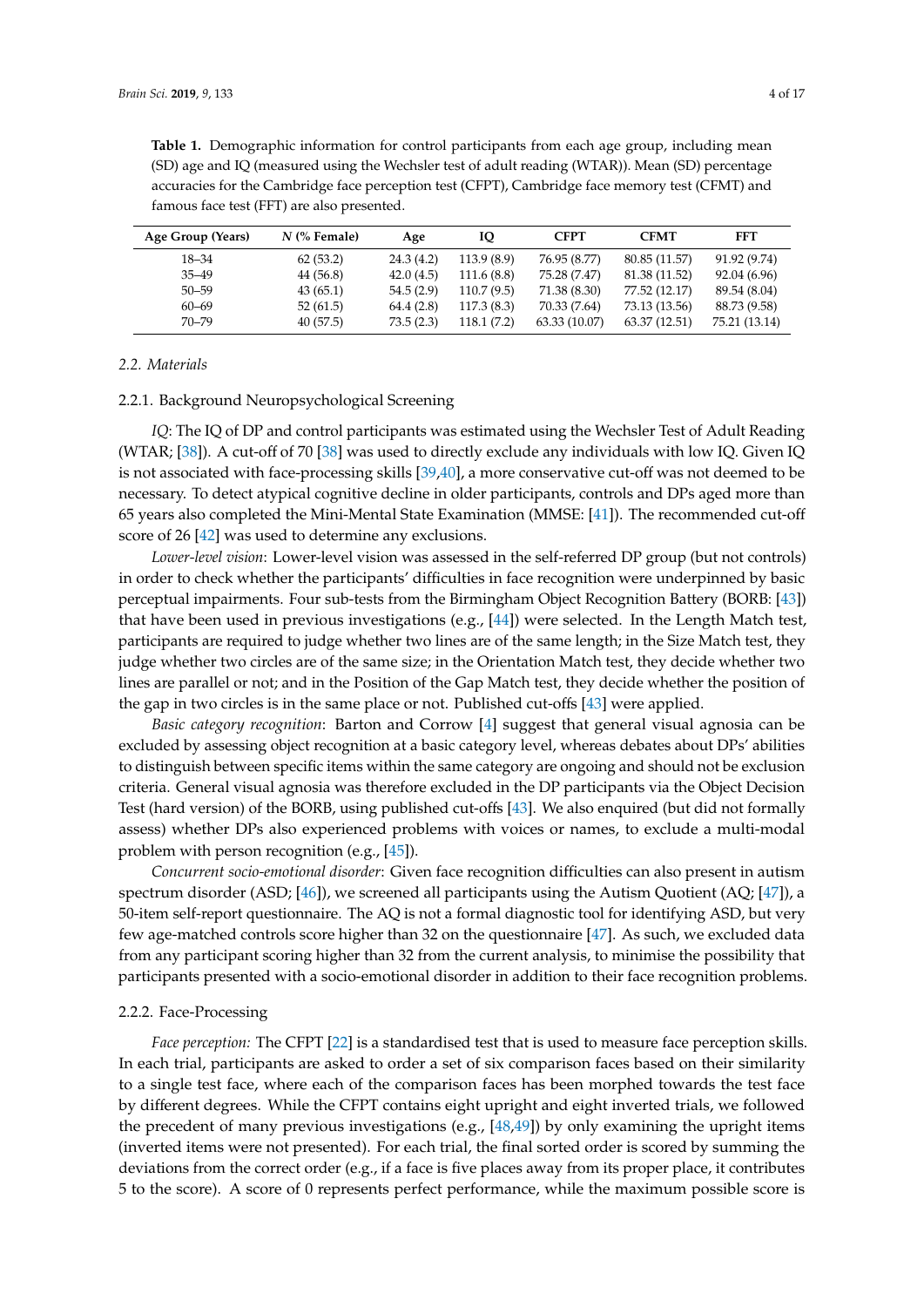144. To aid in the analysis, these scores were converted into percentage correct using the formula  $100 \times (1 - (score/maximum score))$  [\[50\]](#page-17-7).

*Unfamiliar face recognition:* The CFMT is a measure of unfamiliar face memory that demonstrates high reliability and both convergent and divergent validity [\[2,](#page-15-1)[51\]](#page-17-8). In the first part of the task, participants are introduced to six target faces and are then tested with forced-choice items consisting of three faces, one of which is a target. For each target face, three test items contain views identical to those studied in the introduction, five present novel views, and four present novel views with noise. At two points in the test, participants are given the opportunity to review the target faces before proceeding with the next set of trials (for full details see [\[21\]](#page-16-1)).

*Familiar face recognition:* We used two different versions of a famous faces test (see our previous work: e.g., [\[44\]](#page-17-1)), one for adults aged 35 years and older, and another for younger adults (those aged 18–34 years). Each version contains the faces of 60 celebrities, selected via initial pilot-testing where we ensured the familiarity of the faces for our target age groups. Faces were displayed sequentially, in a random order, for an unlimited time period. A correct identification was scored by provision of the celebrity's name, or uniquely identifying biographical information about that person. If a participant could not identify a face, they were subsequently told who that person was, and asked if they have had previous exposure to that individual. Any celebrities that were unknown to each participant by name or biographical information were removed from the overall score and percentage correct was adjusted accordingly.

#### *2.3. Procedure*

DP and control participants completed the battery of tests in face-to-face laboratory settings. Testing sessions began with an initial semi-structured interview. During this process, control participants provided basic demographic information, and were also asked if they had any history of neurological, psychiatric or developmental disorder, or had experienced any periods of visual abnormality. The same questions were asked of DP participants, who were also invited to share anecdotal evidence of their face recognition difficulties. Participants then completed the relevant generalised and face-processing tests, in the order that they are described above.

#### *2.4. Statistical Analyses*

After initial exclusions were applied to the DP group (according to medical history, IQ, MMSE, BORB and AQ scores), the face-processing performance of each remaining individual was assessed relative to age-matched controls. For each test, impaired performance was deemed to be an accuracy score that significantly differed from control performance on modified *t*-tests for single-case comparisons ([\[52\]](#page-17-9); see Supplementary Materials S1). Patterns of impairment were then considered against existing diagnostic criteria [\[4,](#page-15-3)[12\]](#page-15-11).

We then examined whether (a) face perception can be preserved relative to both short- and long-term face memory impairments (i.e., comparing CFPT scores to CFMT and famous face performance), and (b) long-term face memory can be selectively impaired (i.e., comparing famous face to CFMT and CFPT scores). We first examined these issues at the group level, via a principal components analysis on the entire DP sample (i.e., regardless of whether each individual met any particular inclusion criteria), and via correlational data. To assess whether more formal dissociations exist in individual DPs, Crawford and Garthwaite's [\[53\]](#page-17-10) Bayesian Standardized Difference Test (BSDT) was used to estimate whether each individual's standardized difference between the specified test scores differed from that observed in the relevant control sample. Where required, the sequential Bonferroni procedure was applied to correct for multiple comparisons.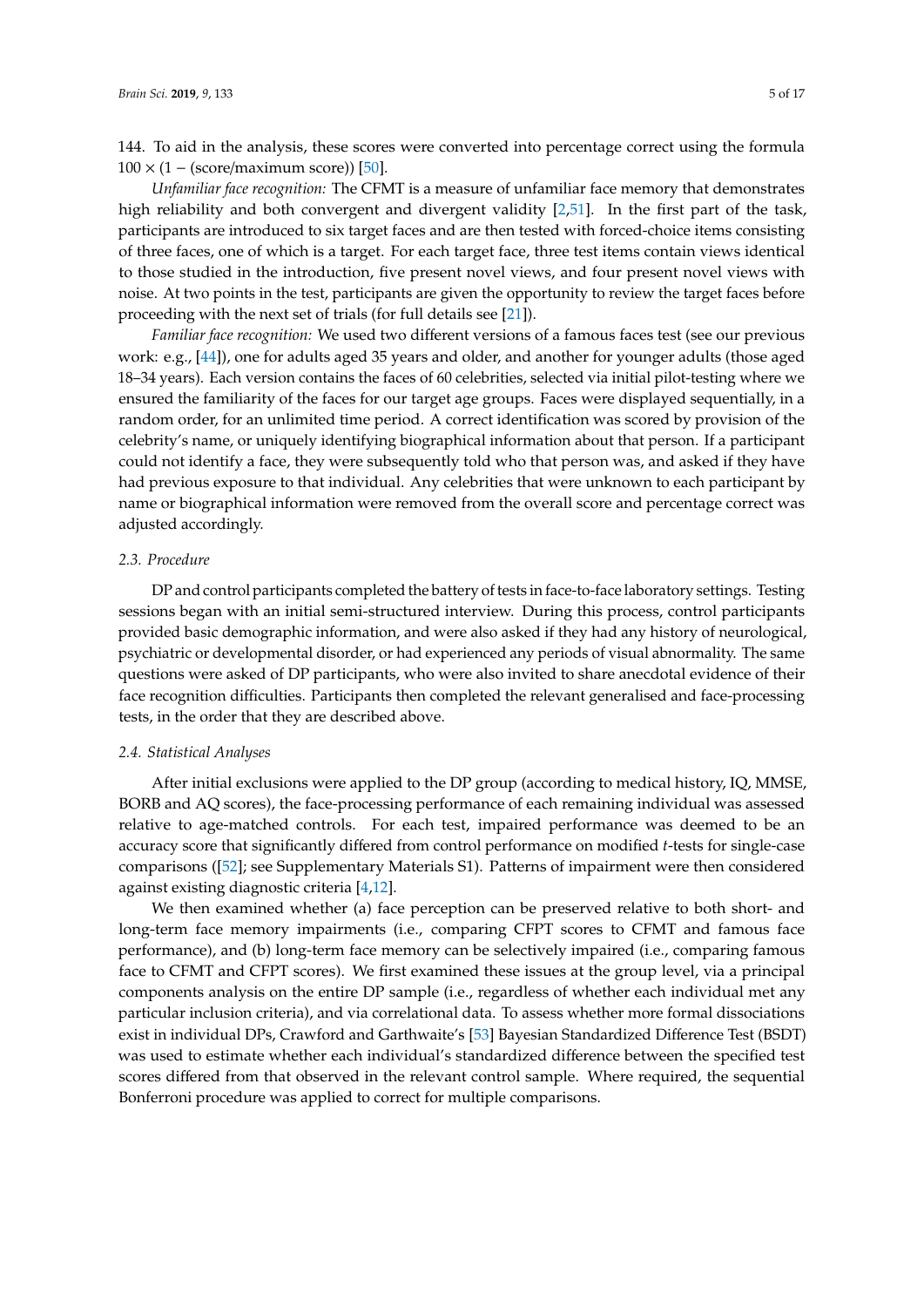#### **3. Results**

#### *3.1. Control Performance*

No exclusions were made to the control group according to neuropsychological history, IQ, MMSE or AQ scores (most had been pre-screened according to neuropsychological background prior to recruitment for the current study). Because all controls self-reported normal face recognition skills in everyday life, we retained all their data on the face-processing tests as we were interested to see whether any individual would inadvertently meet the criteria for DP. This occurred in one individual (a 74-year-old female) who was impaired on both the CFPT and CFMT (see Supplementary Materials S1). Seventeen other individuals were impaired on any one test (see Table [2](#page-6-0) for summary data, and Supplementary Materials S1 for individual test scores and *p* values), but no control participant was significantly impaired on all three tests. It should be noted that, as observed in previous work (e.g., [\[2\]](#page-15-1)), control norms on all tests decrease according to age, with particularly large decreases on all tests for the 70–79 age-group (see Table [2\)](#page-6-0). Statistically, such low means and large SDs mean that very low test scores are required for detection of significant impairment.

| Age<br>Group | N   | All | CFPT and<br><b>CFMT</b> | CFPT and<br><b>FFT</b> | <b>CFMT</b> and<br><b>FFT</b> | <b>CFPT</b><br>Only | <b>CFMT</b><br>Only | <b>FFT</b><br>Only | None |
|--------------|-----|-----|-------------------------|------------------------|-------------------------------|---------------------|---------------------|--------------------|------|
| 18-34        | 62  |     |                         |                        |                               | 3                   |                     |                    | 56   |
| $35 - 49$    | 44  |     |                         |                        |                               |                     |                     |                    | 40   |
| $50 - 59$    | 43  |     |                         |                        |                               |                     |                     |                    | 40   |
| $60 - 69$    | 52  |     |                         |                        |                               |                     |                     |                    | 49   |
| $70 - 79$    | 40  |     |                         |                        |                               |                     |                     | $\theta$           | 38   |
| Total        | 241 |     |                         |                        |                               | 10                  |                     |                    | 223  |

<span id="page-6-0"></span>**Table 2.** Control patterns of impaired performance on the CFPT, CFMT and famous faces test (FFT).

#### *3.2. DPs: Initial Exclusions*

Upon further interview at the testing session, two individuals described a severe psychiatric history (23- and 42-year-old females), and one 72-year-old male reported neurological injury. Twenty-nine further participants (aged 19–69,  $M = 48.3$ , SD = 13.4) achieved high scores (>32) on the AQ, and were also excluded from the study. Twenty-five participants chose to not complete the AQ, but their data were retained given no individual self-described autism traits. No exclusions were made on the basis of low-level visual assessment, IQ (three DPs were not tested due to dyslexia: two in the 35–49 age-group and one in the 50–59 age-group), MMSE (five declined this test but achieved typical scores on all other background screening tests), or BORB scores (eight participants did not complete these tests but were able to successfully complete the other tasks). No DP reported co-morbid difficulties with voices or names. After all exclusions, the final sample size of the DP group was 165 (111 female) individuals aged between 18 and 77 years ( $M = 48.2$  years,  $SD = 14.2$ ; see Table [3\)](#page-6-1). No significant differences were observed between control and DPs according to IQ in any age group (all  $p > 0.05$ ).

<span id="page-6-1"></span>**Table 3.** Sample size of developmental prosopagnosia (DPs) in each age group, and number of participants that were impaired on the CFPT, CFMT and famous faces test (FFT).

| Age<br>Group | N<br>(% Female) | All | CFPT and<br><b>CFMT</b> | CFPT and<br><b>FFT</b> | <b>CFMT</b> and<br><b>FFT</b> | <b>CFPT</b><br>Only | <b>CFMT</b><br>Only | <b>FFT</b><br>Only | <b>None</b> |
|--------------|-----------------|-----|-------------------------|------------------------|-------------------------------|---------------------|---------------------|--------------------|-------------|
|              |                 |     |                         |                        |                               |                     |                     |                    |             |
| $18 - 34$    | 31(64.5)        | 3   |                         |                        | 6                             |                     |                     | 14                 | b           |
| $35 - 49$    | 51(72.5)        | 11  |                         | 3                      | 13                            |                     |                     | 15                 | 8           |
| $50 - 59$    | 48 (68.8)       | 4   |                         |                        | 11                            |                     | 4                   | 21                 | 5           |
| $60 - 69$    | 27(63.0)        |     |                         | 5                      |                               |                     | 0                   | 10                 | q           |
| $70 - 79$    | 8(50.0)         |     |                         |                        | 0                             |                     |                     | 3                  | 5           |
| Total        | 165             | 20  |                         | 10                     | 31                            |                     | 5                   | 63                 | 33          |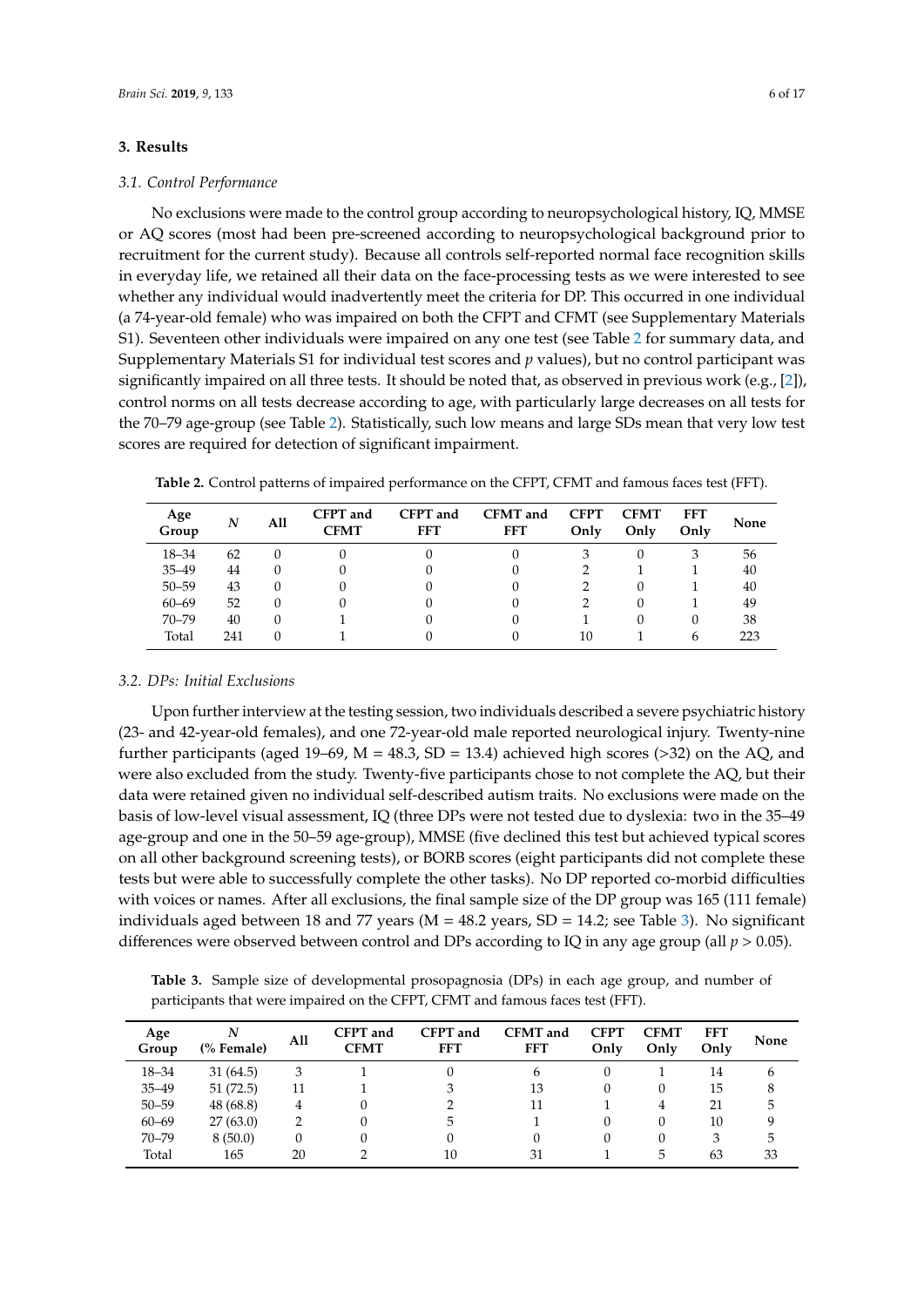#### *3.3. Diagnosis of DP*

A total of 33 participants (20.0%) did not score in the impaired range on any test, fairly equally distributed across the five age groups (see Table [3\)](#page-6-1). One individual (from the 50–59 age group) scored in the impaired range on the CFPT alone, and five participants were only impaired on the CFMT (one in the 18–34 age group, and four in the 50–59 age group). Sixty-three participants, representing all age-groups, were only impaired on the famous faces test (see Table [3\)](#page-6-1).

The remaining 63 participants (38.2% of the final sample) met the widely accepted criteria for DP: impaired performance on at least two of the three tests [\[12\]](#page-15-11). Twenty participants performed poorly on all tests, predominantly (*N* = 11) from the 35–49 age group (see Table [3\)](#page-6-1). Forty-three further participants were impaired on any two tests: two on the CFPT and CFMT, 10 on the CFPT and famous faces test, and 31 on the CFMT and famous faces test (see Table [3](#page-6-1) for age distributions).

#### *3.4. Dissociating Di*ff*erent Patterns of DP Presentation*

Data from the entire self-referred DP group  $(N = 165)$  were entered into a principal components analysis (PCA) to explore overall patterns of association between the CFPT, CFMT and famous faces test. Solutions for one and two factors were each examined using varimax and oblimin rotations of the factor loading matrix. The two factor varimax solution (which explained a total of 83.52% of the variance) was preferred as it offered the best defined factor structure (see Table [4\)](#page-7-0). The first factor had high loadings from the CFPT and CFMT, whereas the second factor only had a high loading from the famous faces test. A full correlation matrix is displayed in Table [5.](#page-7-1)

<span id="page-7-0"></span>**Table 4.** Varimax rotated component loadings for the entire self-referred DP group's ( $N = 165$ ) performance on the CFPT, CFMT and famous face test (FFT).

| Component   | т.   |      |
|-------------|------|------|
| <b>CFPT</b> | 0.84 |      |
| <b>CFMT</b> | 0.86 |      |
| FFT         |      | 0.98 |

<span id="page-7-1"></span>**Table 5.** Pearson's correlations for the entire self-referred DP group's (*N* = 165) performance on the CFPT, CFMT and famous face test (FFT).

|             | <b>CFPT</b> | <b>CFMT</b> | FFT     |
|-------------|-------------|-------------|---------|
| <b>CFPT</b> |             | $0.51*$     | $0.35*$ |
| <b>CFMT</b> |             |             | $0.35*$ |
| FFT.        |             |             |         |

\*, *p* < 0.001 (sequential Bonferroni correction applied).

To investigate the relationship between face perception and face memory, we initially considered associations at the group level. CFPT performance correlated with both CFMT and famous face scores (see Table [5\)](#page-7-1), and loaded highly on the same factor as the CFMT in our PCA (see Table [4](#page-7-0) and Figure [1\)](#page-8-0). While these findings indicate some overlap in the processes tapped by the tests at the group level, particularly between the CFPT and CFMT, we nevertheless proceeded to more specifically examine whether face perception can be intact in some individual cases. As such, BSDT analyses were carried out on the 31 cases with impaired CFMT and famous face scores but intact CFPT performance. Significant dissociations were observed for both face memory tests in four individuals (see Table [6\)](#page-9-0).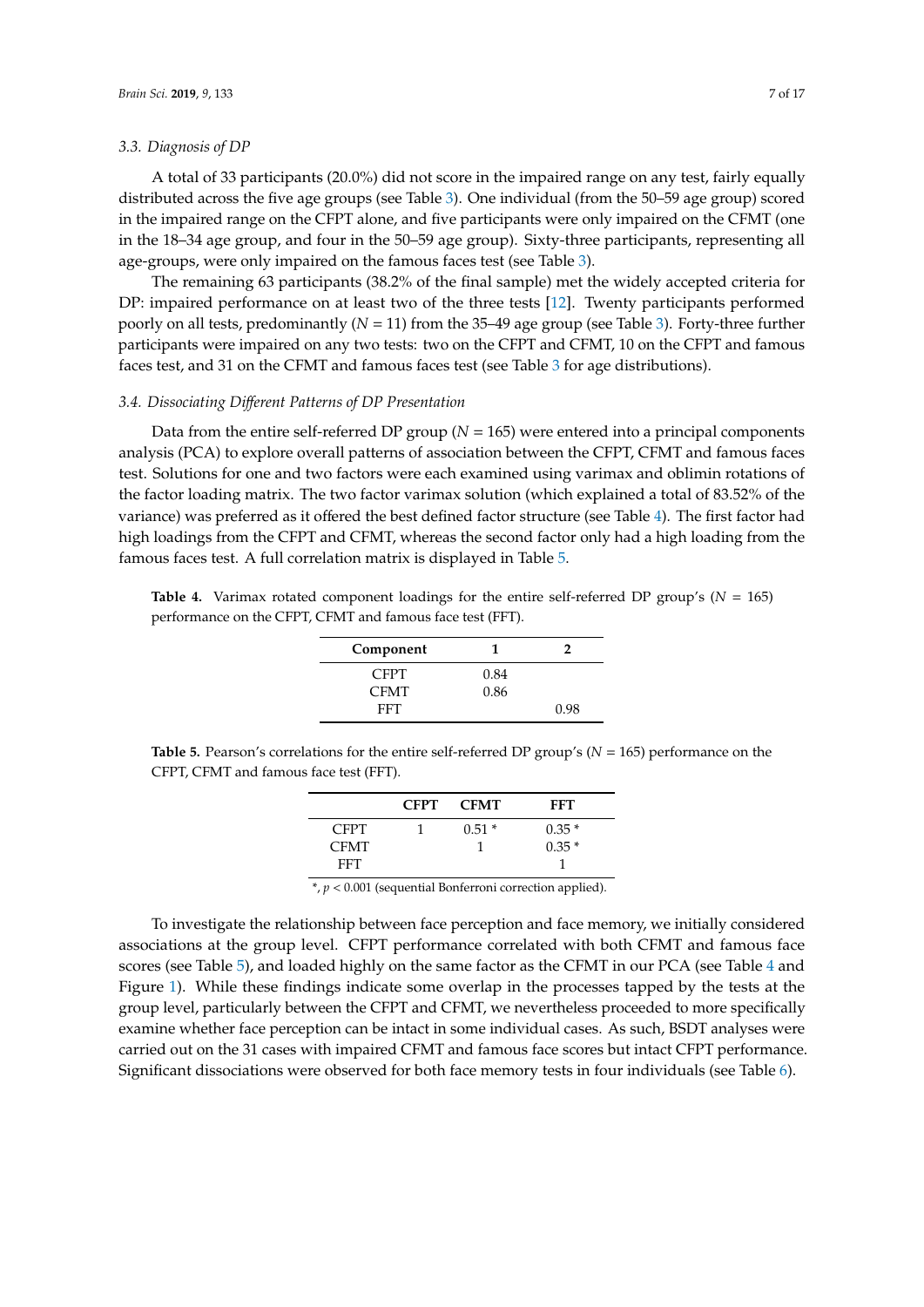<span id="page-8-0"></span>

**Figure 1.** Relationship between CFMT and CFPT scores in the self-referred DP and control groups, for (**A**) 18–34 year olds, (**B**) 35–49 year olds, and (**C**) 50–59 year olds (those aged over 60 years are not displayed as more varied performance prohibits interpretation). Dotted lines represent two SDs from the control mean.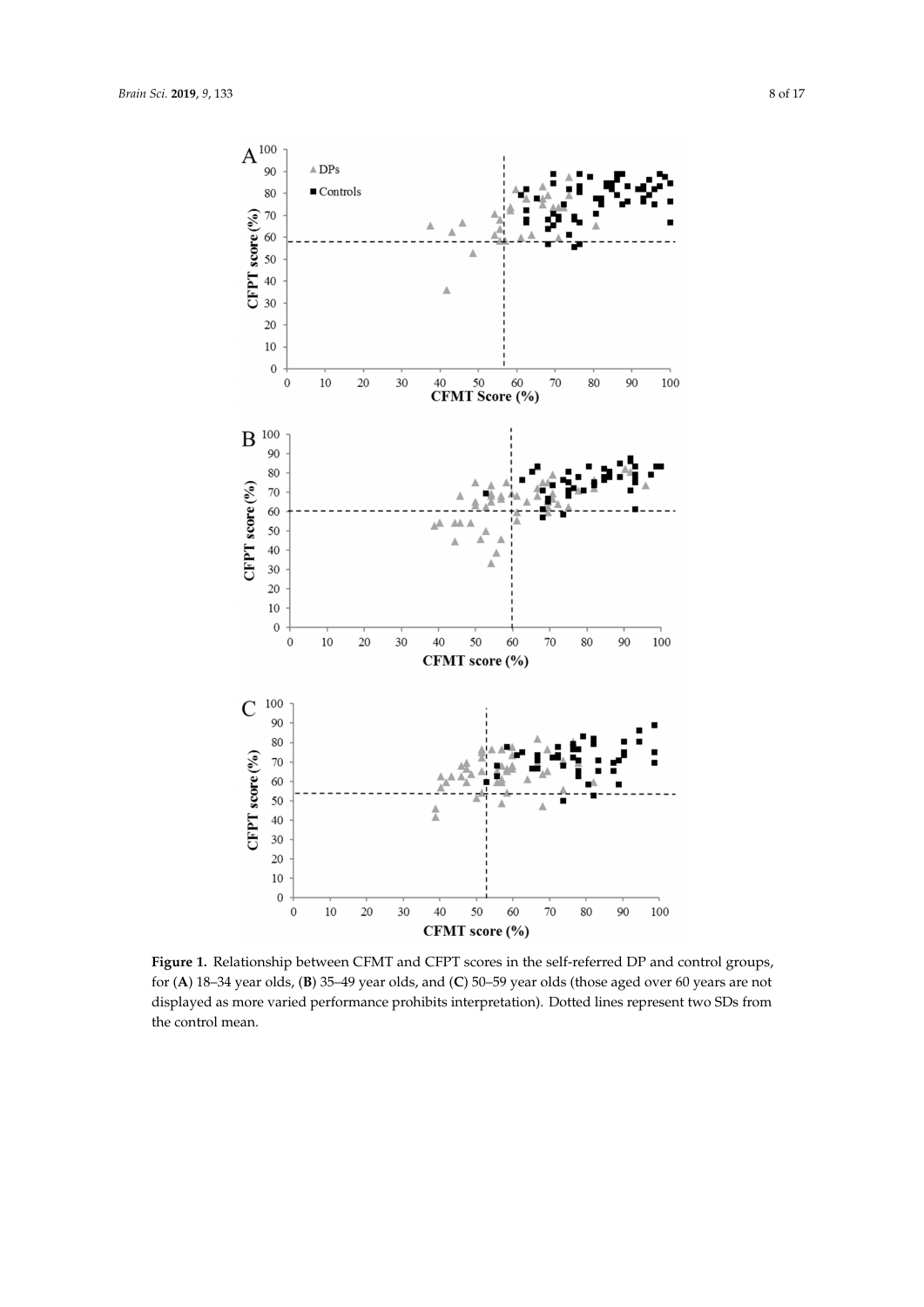| Case         | % Correct   |             |            | <b>CFPT v CFMT</b> |      |                | <b>CFPT v FFT</b> |       |                |
|--------------|-------------|-------------|------------|--------------------|------|----------------|-------------------|-------|----------------|
|              | <b>CFPT</b> | <b>CFMT</b> | <b>FFT</b> |                    |      | % More Extreme |                   |       | % More Extreme |
| <b>DP032</b> | 68.06       | 45.83       | 30.91      | 2.04               | 0.05 | 2.37           | 5.77              | 0.001 | 0.01           |
| <b>DP036</b> | 68.06       | 45.83       | 30.91      | 2.04               | 0.05 | 2.37           | 5.77              | 0.001 | 0.01           |
| <b>DP042</b> | 73.61       | 54.17       | 10.00      | 2.06               | 0.05 | 2.27           | 8.50              | 0.001 | 0.01           |
| DP054        | 75.00       | 50.00       | 43.10      | 2.59               | 0.01 | 0.66           | 5.16              | 0.001 | 0.01           |

<span id="page-9-0"></span>**Table 6.** SDT results for cases with significant dissociations between intact CFPT performance and impaired CFMT and famous face test (FFT) scores. The sequential Bonferroni correction is applied to correct for multiple comparisons.

Next, we examined whether long-term face memory (i.e., famous face performance) can be selectively impaired. At the group level, the PCA indicated that famous face recognition loaded on a separate factor to CFPT and CFMT scores (see Table [4\)](#page-7-0), although mild significant correlations were observed with both tests (see Table [5](#page-7-1) and Figure [2\)](#page-10-0). At the single case level, BSDT analyses were carried out on the 63 participants who were only impaired at famous faces, comparing these scores to both CFPT and CFMT performance. Forty-two of these individuals showed significant dissociations with both tests (see Supplementary Materials S2).

In order to examine the relationship between famous face, CFMT and CFPT performance in this group of individuals, we initially refined the group to those participants aged below 60 years (i.e., before scores more significantly decline according to age, particularly on the CFMT, and hence where interpretation is more reliable). In the 36 remaining individuals, famous face scores did not correlate with either CFPT (*r* = 0.16, *p* = 0.0353) or CFMT (*r* = 0.28, *p* = 0.105) performance (see Figure [3\)](#page-11-0), nor was there a significant correlation between the latter two tests ( $r = 0.18$ ,  $p = 0.291$ ). As Figure [3](#page-11-0) indicates, while many DPs performed below the control mean on the CFMT, just under half of the participants performed within one SD. However, a third of the participants achieved positive *z* scores on the CFPT, and the majority of the remaining participants performed within one SD of the control mean.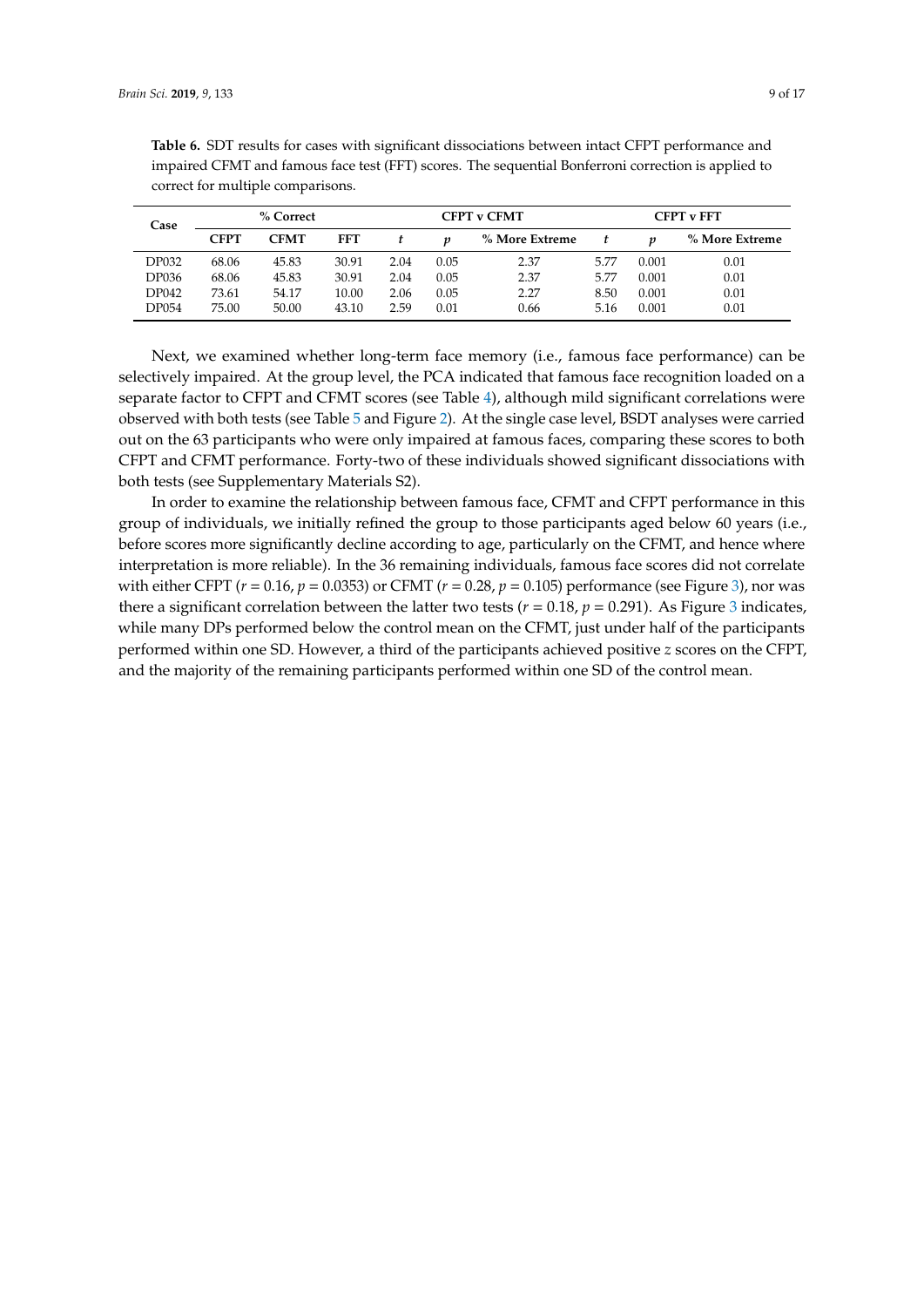<span id="page-10-0"></span>

**Figure 2.** Relationship between CFMT and famous face scores in the self-referred DP and control groups, for (**A**) 18–34 year olds, (**B**) 35–49 year olds, and (**C**) 50–59 year olds (those aged over 60 years are not displayed as more varied performance prohibits interpretation). Dotted lines represent two SDs from the control mean.

#### **4. Discussion**

This investigation examined patterns of face recognition impairments in 165 adults who self-referred for DP. A total of 38.2% of the sample met standard diagnostic criteria of impairment on at least two out of three dominant tests. Conservative single-case analyses found dissociations between face perception and both unfamiliar and familiar face recognition tests in four individuals who met DP criteria (6.3% of the overall sample who met DP criteria). More surprisingly, a dissociation between impaired famous face recognition and both unfamiliar face memory and face perception was observed in a large proportion (25.5%) of the sample. While these individuals do not reach existing diagnostic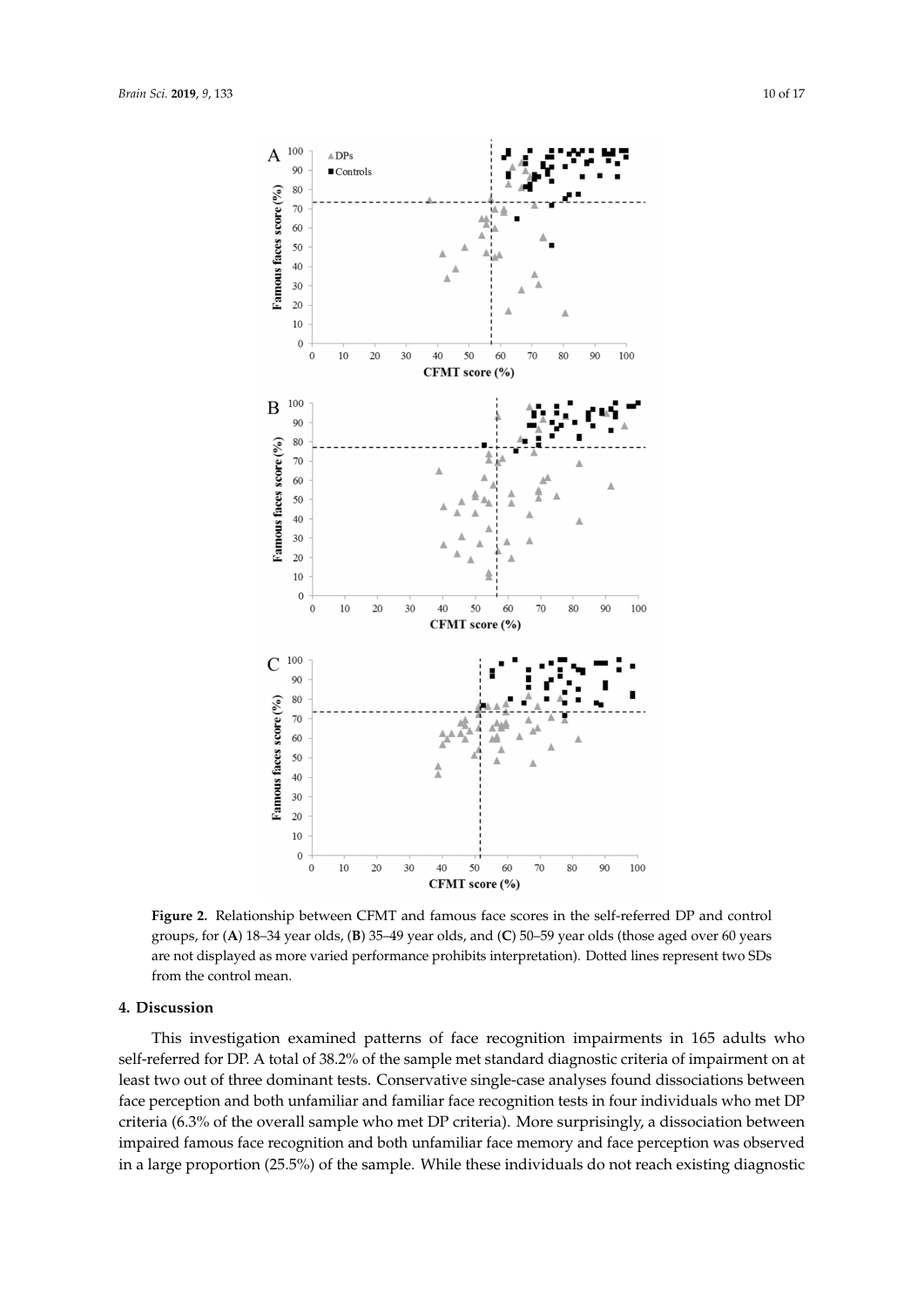

<span id="page-11-0"></span>criteria for DP, a number of possible interpretations of this finding have implications for developmental theories of face recognition, our understanding of DP, and existing diagnostic protocols.

**Figure 3.** Relationship between famous face *z*-scores and (**A**) CFPT and (**B**) CFMT *z*-scores in DPs who showed significant dissociations between impaired famous face recognition and both intact CFMT and CFPT performance.

First, we provide evidence to support the independence of face perception and face memory in DP, using conservative criteria that required face perception to be intact relative to impaired performance on both the CFMT and famous faces test. This finding supports parallel findings in acquired prosopagnosia (e.g., [\[24\]](#page-16-4); see also [\[54\]](#page-17-11)) and previous DP case studies (e.g., [\[55\]](#page-17-12)), suggesting that face perception and face memory follow at least partially independent developmental trajectories that can be selectively impaired [\[32\]](#page-16-11). Interestingly, the wider patterns of impairment reported here support linear accounts of face-processing (suggesting that early impairments in face perception likely result in downstream impairments in face memory): performance of the one individual who was only impaired at face perception did not dissociate from performance on either face memory test. Likewise, while there were two individuals who showed impairments on the CFMT and CFPT, but not the famous faces test, their performance with famous faces did not significantly dissociate from the CFMT or CFPT scores. In short, none of the 165 cases examined here show evidence of being able to compensate for abnormal perceptual processing or short-term face encoding, even with high levels of exposure to a face.

However, perhaps most interesting is the low prevalence of mnemonic cases of DP in our large sample (i.e., in contrast to the six out of 16 cases reported by Dalrymple et al.: [\[35\]](#page-16-14)), as traditionally defined by intact CFPT performance but impaired CFMT and/or famous faces scores. This may result from our conservative comparison of CFPT to *both* CFMT and famous face performance, whereas Dalrymple and colleagues only compared to the CFMT. However, if we include the cases who showed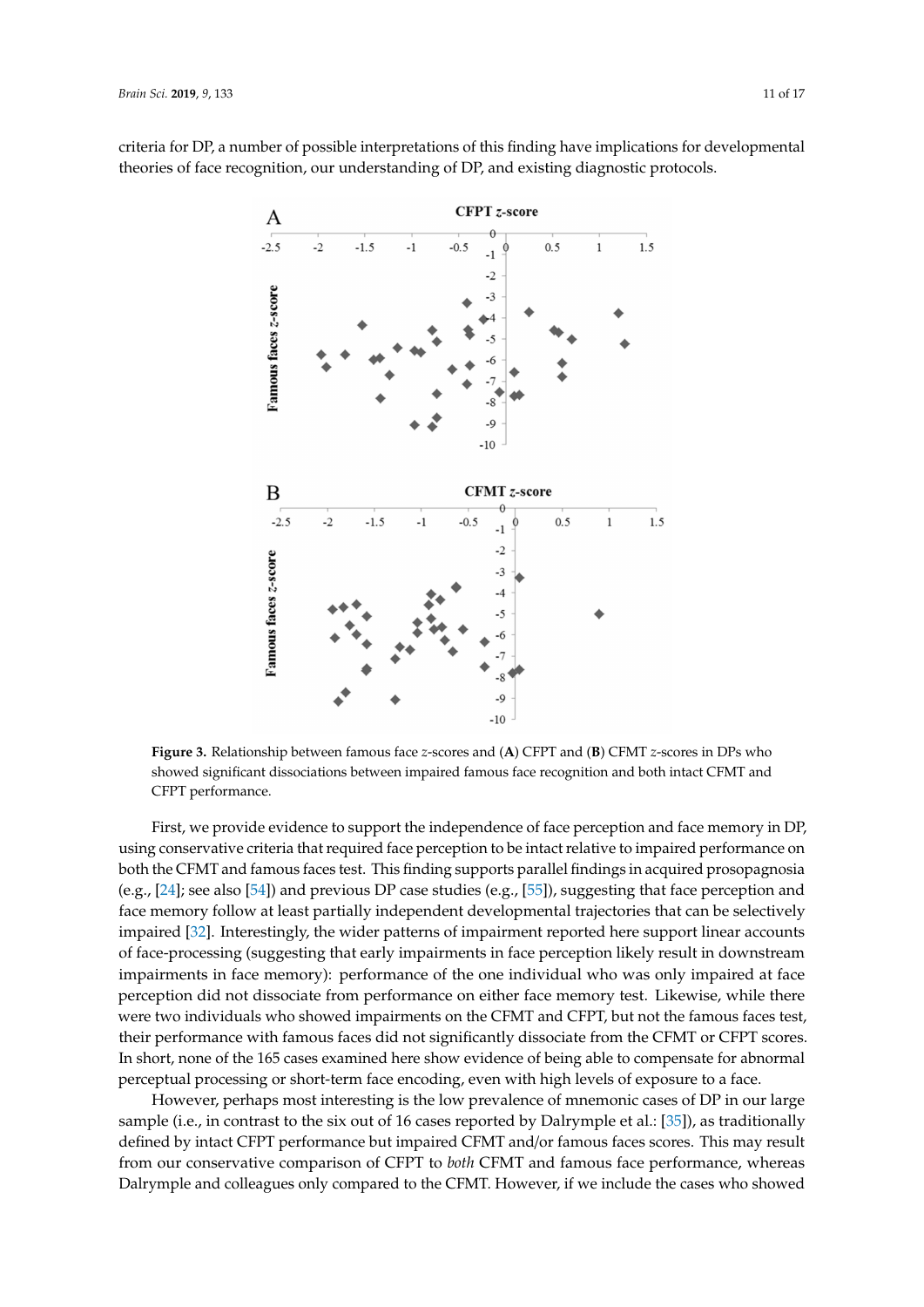a dissociation between intact CFPT performance and impaired CFMT scores (but not famous faces), only an additional four cases would have been included. On the one hand, the low prevalence of mnemonic cases reported here fits well with the recent work of Biotti and colleagues [\[36\]](#page-16-15), who used group analyses to suggest a widespread overlap between impaired face perception and unfamiliar face memory in DP—a finding that is also supported by our PCA. Together, these findings suggest that the CFPT and CFMT tap similar processes, and that unfamiliar face memory impairments in DP are mostly (but not always) underpinned by at least some weakness in face perception (affecting the encoding of faces; see also [\[19\]](#page-15-18)). However, it is likely that this widespread weakness in face perception may not exceed diagnostic cut-offs in many cases (31 of the 63 DPs who met existing diagnostic criteria in this study did not achieve impaired scores on the CFPT). While this finding may result from the poorer psychometric properties of the CFPT ([\[2,](#page-15-1)[56\]](#page-17-13); also see discussion below about age effects), it is equally likely that impairments in face perception are a matter of degree, rather than absolute. Such a suggestion is not new, and was offered by Farah [\[57\]](#page-17-14) in her account for apperceptive versus associative acquired visual agnosia. Indeed, Farah suggests that, when tested appropriately, most visual agnosia patients show perceptual deficits, but these reside on a continuum. It is therefore conceivable that the same pattern occurs in DP.

However, this explanation does not sit well with our finding of selectively impaired famous face recognition, compared to both CFPT and CFMT performance, in a large number of individuals. Indeed, if DP can be explained by a unitary hypothesis of suboptimal face perception skills, it seems unlikely that these deficits were not also detected by a test that is solely intended to tap face perception skills (the CFPT), nor a test of short-term unfamiliar face memory that contains an initial perceptual encoding phase (the CFMT). One could argue that successful performance can be achieved on both the CFPT and CFMT using suboptimal strategies (e.g., feature matching), and such compensatory mechanisms are less effective in a test of famous face recognition that uses single presentations of static images. However, this argument is countered by a lack of correlation between famous face and CFMT/CFPT scores in this group of individuals (see Figure [3\)](#page-11-0), and evidence of the reverse dissociation (i.e., intact famous face recognition that is significantly dissociated from impairments scores on both the CFPT and CFMT) in one DP. That is, an individual who performed within the typical range on a test that is more difficult to "cheat", but not on two tests that are known to be susceptible to compensatory strategies. In addition, existing ERP evidence indicates an intact N250 component (thought to reflect activation of stored memory traces of individual faces) in six DPs viewing famous faces, but an impaired P600f component, thought to be linked to the semantic stages of identification [\[58\]](#page-17-15). Likewise, previous work from our group has reported typical patterns of eye-movements in a DP with no known deficits in face perception when viewing famous faces [\[59\]](#page-17-16).

Alternatively, our findings can be seen to provide additional weight to previous indications from single-case studies that long-term face memory [\[37\]](#page-16-16), or memory for familiar faces [\[2\]](#page-15-1), may be selectively impaired. Strikingly, evidence of this dissociation in terms of impaired famous face recognition was not only observed in isolated cases in the current study, but in rather a large proportion of our sample: while 63 of the 165 individuals were only impaired at famous face recognition, this dissociation reached significance with regard to both CFMT and CFPT performance in 42 cases (reduced to 36 when cases that could be influenced by age-related decline in control norms were removed). However, it cannot be concluded from the available data whether at least some of these individuals represent a subtype (or even multiple subtypes) of DP that is not yet recognised, and further exploration is required to interpret the precise functional and cognitive underpinnings of the deficit. Indeed, the impairment may be in creating detailed and stable perceptual representations of familiar individuals, in retaining these representations in long-term memory, or in storing, linking or accessing semantic information about familiar people. Of course, all these possibilities may independently exist, and the potential diagnostic entities that reside between the processes tapped by the CFMT and famous faces test are currently unknown. One possibility that can be excluded here is that any famous face recognition deficits resulted from a developmental form of proper name anomia, as we accepted biographical information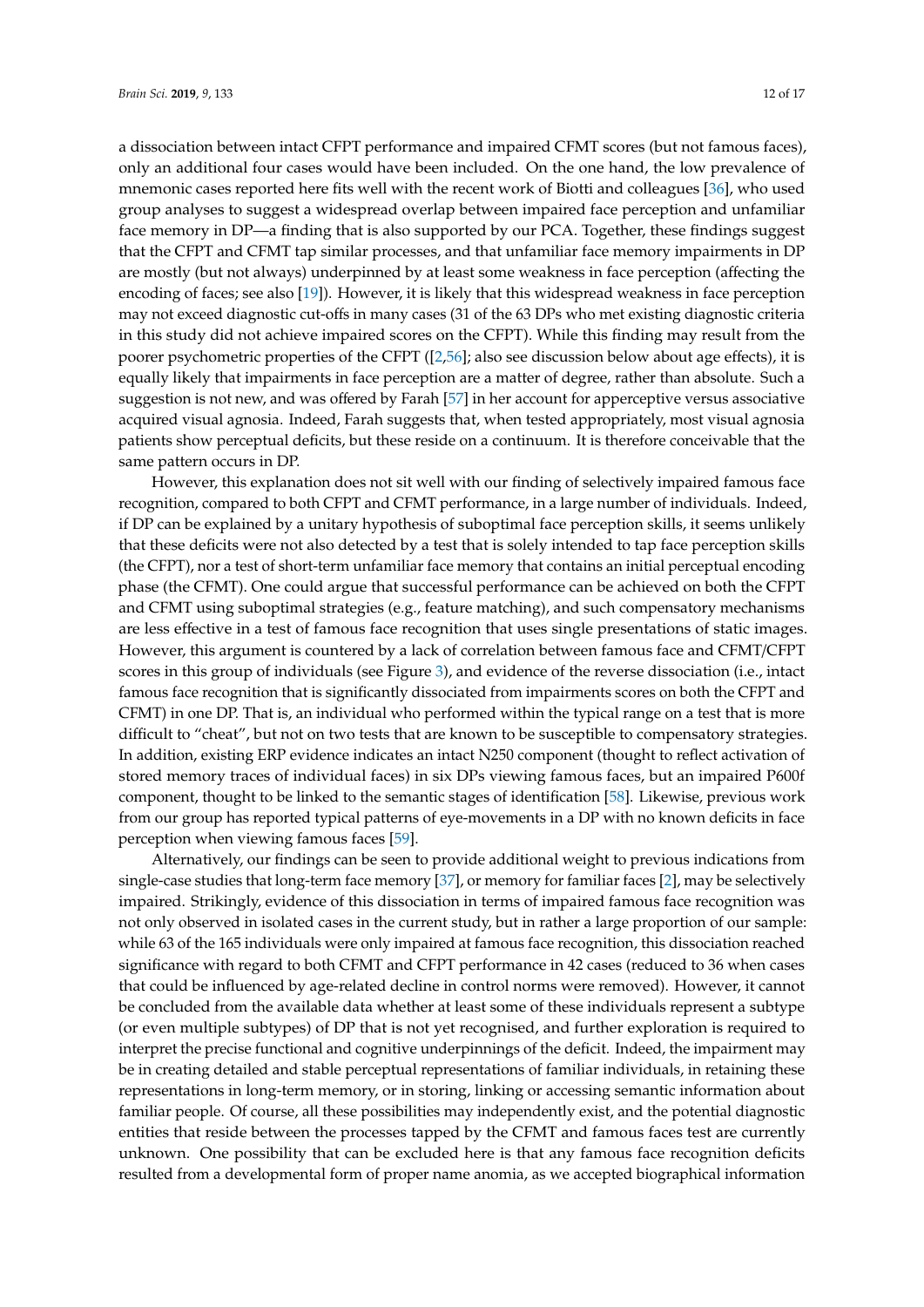as a correct response in the absence of naming. While no developmental case of proper name anomia has been reported to date, it is also pertinent that we did not detect any potential candidates for the condition in the large sample reported here.

Importantly then, the above discussion casts the existing array of diagnostic tools and protocols into question. While many would agree that the field lacks a reliable test of face perception (e.g., [\[60\]](#page-17-17)), it is also generally well-accepted that intact scores can sometimes by achieved on the CFMT via compensatory mechanisms. Famous face tests are not without fault: they may be undermined by overly liberal cut-offs that result from ceiling effects and small SDs in controls, and can also be confounded by variations in lifetime exposure to target celebrities. In the current study, we attempted to address the latter by removing low familiarity trials from overall scores on an individual basis, and we used conservative case-by-case statistics to indicate both impairment and dissociation. Nevertheless, there were six false alarms in controls on the famous face test (compared to two on the CFMT and 11 on the CFPT), although this proportion of isolated famous face recognition impairments is clearly much lower than in the DP sample. One way of dealing with these issues is to allow more liberal cut-off scores for the CFMT and CFPT to capture cases of compensatory processing, while simultaneously making the famous face cut-off more conservative to ensure that "atypical" scores are truly impaired rather than suboptimal. It is likely that allowing more liberal cut-offs on the CFMT and CFPT would be controversial to the field, and may introduce a higher false-positive diagnosis rate. On the other hand, using more conservative cut-offs for the famous faces test may be more practical. Due to the format of the famous faces test, it is extremely unlikely that an individual can perform well by randomly guessing. Consequently, the effective "floor" of performance that can be meaningfully interpreted is much lower than in tasks which require forced responses, such as the CFMT and CFPT. Pertinently, Figure [3](#page-11-0) indicates that even if we dropped the cut-off to seven SDs below the control mean, we would still find cases to support the impaired famous face dissociation compared to intact CFPT and CFMT performance. That is, some DPs scored −7 SDs below the control mean on the famous faces test, yet achieved positive *z* scores on both the CFPT and CFMT). Not only do these individuals support the novel dissociation evidenced here, but also demonstrate the large range of impaired performance that can be tapped by a famous faces test, and perhaps used to grade the severity of face recognition impairments in a way that the CFMT cannot.

It is also pertinent that famous face tests have traditionally been the preferred means of diagnosing acquired cases of prosopagnosia, as impairments in familiar face recognition tend to be more striking and robust than those of unfamiliar face recognition. Indeed, the high mean scores and small standard deviations of control participants reported here (even for older participants) make very low scores particularly salient. It is therefore possible that famous face tests currently offer a more accurate assessment for prosopagnosia than tests of unfamiliar face recognition, perhaps due to (a) their greater ecological validity, (b) because familiar face recognition is less affected by vast individual differences in the typical population, (c) because familiar faces are less affected by extraneous cues and non-identity-related changes to images (e.g., viewpoint or lighting;  $[61]$ ) than unfamiliar face recognition, (d) they largely prohibit compensatory processing when non-iconic images are used, or (e) that we simply do not understand what tests of unfamiliar face processing are actually tapping. Thus, the findings reported here could be interpreted as evidence that famous face tests should carry relatively more weight in diagnosis, at least until we have a more fluent understanding of other diagnostic tools.

In the meantime, given general agreement that diagnosis should follow evidence of impairment on at least two objective measures  $[4,12]$  $[4,12]$ , the current findings suggest that some modification of existing protocols may be necessary. While face perception impairments may be more common than previously envisaged, they may not be severe enough to reach diagnostic cut-offs. Thus, at least two measures of face familiarity should be administered at the initial screening phase. However, given evidence of more highly prevalent selective impairments in famous face recognition, both short- and long-term face memory needs to be independently assessed, preferably each by two independent measures. Our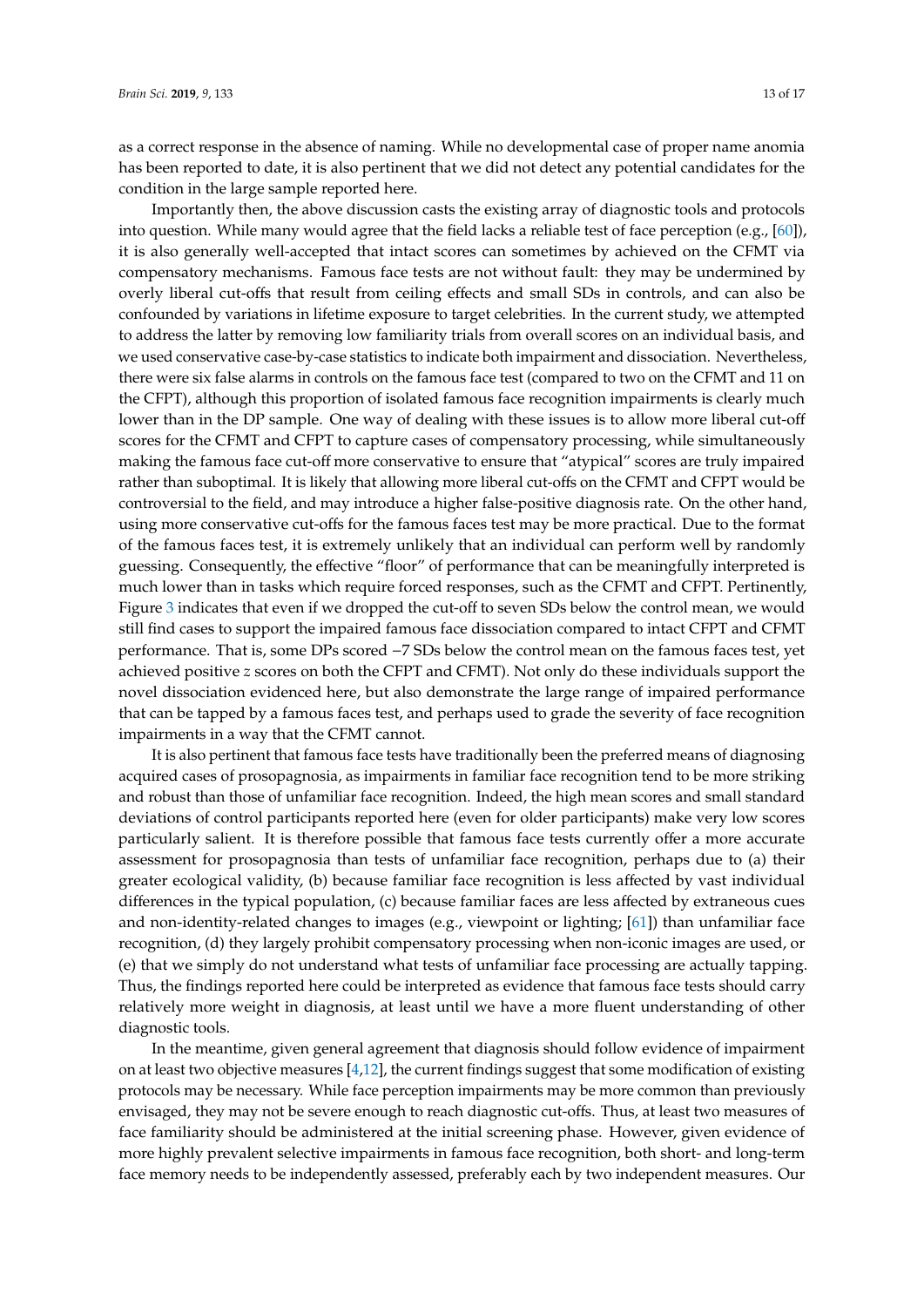finding that 17 control participants performed in the impaired range on any one test, and only one older individual performed below cut-off on multiple tests, supports this protocol. In terms of the testing battery itself, for now, an efficient solution would be to use the CFMT, CFMT-Aus [\[37\]](#page-16-16) and famous face tests at screening. The CFMT-Aus provides a second measure of unfamiliar face recognition (analogous to the standard CFMT), as well as a delayed recall measure that could be compared to famous face performance. Face perception may then be later assessed in those who meet criteria, if theoretically and/or practically relevant. Importantly, famous face tests could be modified from the format used here (and in most papers within the field), to include measures of face perception, familiarity, semantics, and naming.

However, one subgroup of individuals where famous faces tests are impractical for the diagnosis of DP is children, who are less likely to be exposed to a homogenous group of famous faces. Consequently, there is a pressing need to adapt existing diagnostic batteries for children to incorporate tests of long-term face memory (potentially through adapting current CFMT-based formats to include delayed recall measures, as in the CFMT-Aus). Incorporating these measures has significant practical benefits, as it would ensure that children and adults with DP are comparable in terms of their face recognition deficits, and facilitate cross-sectional and longitudinal studies in the area. Furthermore, effective assessment of long-term memory in children with face recognition impairments would allow researchers to develop a better theoretical understanding of the developmental trajectory of different aspects of face processing and identification.

Importantly, our findings underline the importance of objective testing in DP diagnosis. Even if we are very liberal and accept that the additional 42 individuals who were independently impaired at famous face recognition may represent an additional subtype of DP, approximately a third of the sample still failed to reach any inclusion criteria. It is likely that these people are either misjudging their face recognition ability, or that they experience less severe face recognition difficulties that are not captured by binary approaches to diagnosis. Indeed, it is possible that DP resides on the end of a single face recognition continuum, and this concept is also supported by the varied performance observed in our controls (see Figures [1](#page-8-0) and [2\)](#page-10-0). While further work needs to explore this issue and map the severity of real-world functional experiences onto diagnostic test scores, it is likely that a reliable mapping cannot currently be achieved. This may be because (a) existing assessment tasks are not capturing a critical aspect of real-world face recognition performance, and/or (b) some individuals (both those with and without impairment) have little insight into their face recognition skills. Until this issue is resolved, and diagnostic tasks are developed that prohibit compensatory strategies, it would be prudent for diagnostic approaches to heed both objective and subjective information (for a recent discussion, see [\[62\]](#page-17-19)). This may particularly be necessary for older adults, where self-report may need to carry more weight in diagnosis, alongside famous face and/or bespoke personally familiar face recognition tests. Indeed, the progressively lower means and larger standard deviations in older adults make it very difficult to infer impairment on the CFMT and CFPT (akin to the findings of Bowles et al.: [\[2\]](#page-15-1)), and this may have prohibited diagnosis of some of the older adults in our sample.

#### **5. Conclusions**

In sum, the pattern of findings reported here suggests that current diagnostic protocols are missing a substantial number of impaired cases. Whether this results from methodological issues within existing tests, a lack of tests that tap different aspects of face-processing, or limitations in our current understanding of different subtypes of DP has yet to be clarified. We therefore recommend that the field continues to develop new, reliable tests of face perception, and multiple tests of unfamiliar and familiar face memory that strive to unpick the complex process of face learning.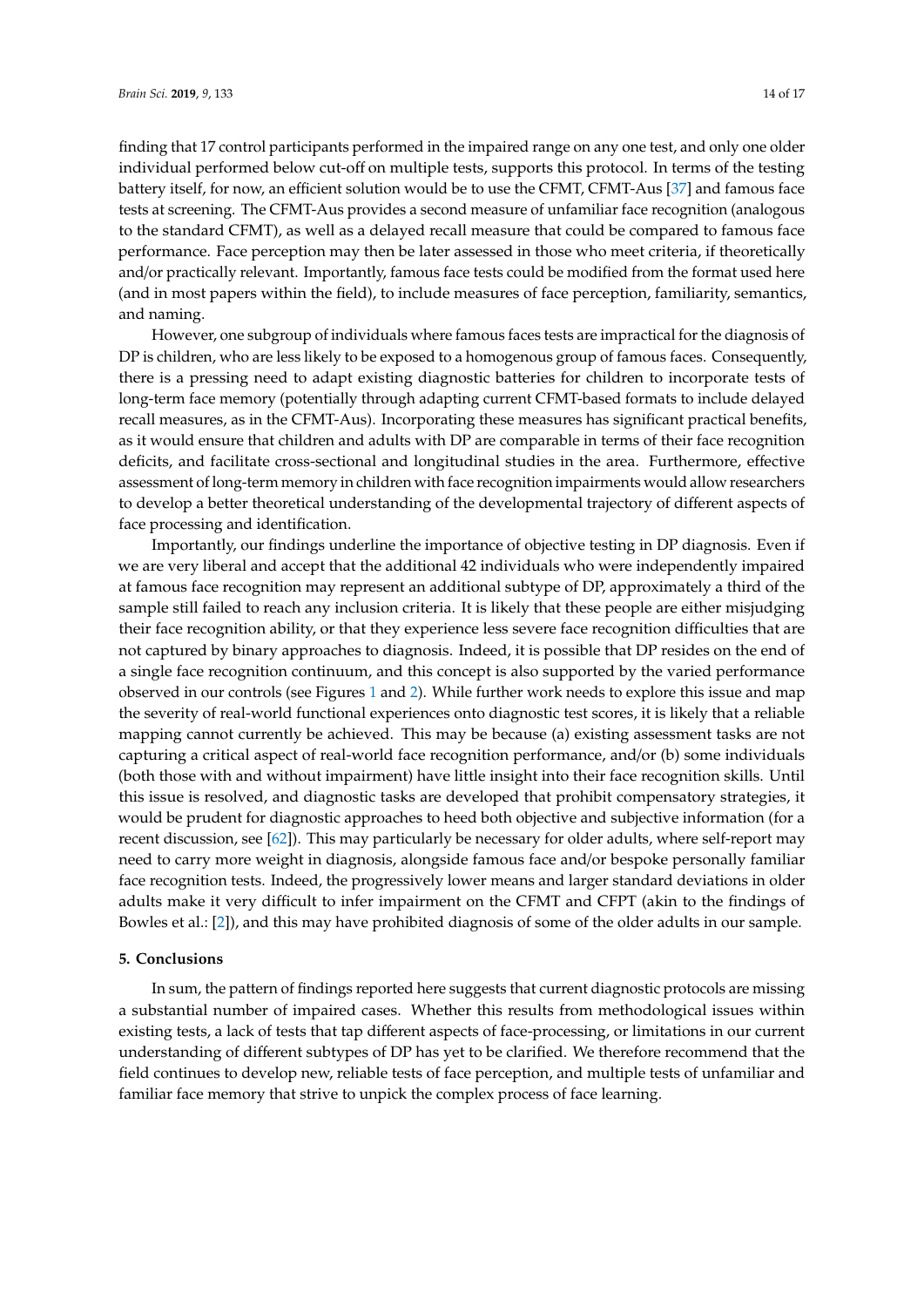**Supplementary Materials:** The following are available online at http://[www.mdpi.com](http://www.mdpi.com/2076-3425/9/6/133/s1)/2076-3425/9/6/133/s1.

**Author Contributions:** Conceptualization, S.B., R.J.B. and N.G.; Data curation, S.B., R.J.B., J.J.T., E.M., A.A., A.K.B., T.P., T.Y. and M.J.B.; Formal analysis, S.B. and R.J.B.; Funding acquisition, S.B.; Investigation, S.B., R.J.B., N.G., J.J.T., E.M., A.A., A.K.B., T.P., T.Y. and M.J.B.; Methodology, S.B., R.J.B. and N.G.; Project administration, S.B., R.J.B., N.G., J.J.T., E.M., A.A., A.K.B., T.P., T.Y. and M.J.B.; Writing—original draft, S.B., R.J.B., J.J.T. and M.J.B.

**Funding:** This research was funded by the British Academy, grant number MD170004 and the Economic and Social Research Council, grant number ES/K00882X/1. The APC was funded by Bournemouth University.

**Acknowledgments:** S.B. was supported by a British Academy Mid-Career Fellowship (MD170004), and M.J.B. was supported by the Economic and Social Research Council (ES/K00882X/1). The authors would also like to thank the many students who assisted with data collection for this paper, including Olivia Bryant, Sarah Chatterton, Kayleigh Dennis, Hannah Line, Emma Medlicott and Tian Boyce.

**Conflicts of Interest:** The authors declare no conflict of interest.

#### **References**

- <span id="page-15-0"></span>1. Susilo, T.; Duchaine, B. Advances in developmental prosopagnosia research. *Curr. Opin. Neurobiol.* **2013**, *23*, 423–429. [\[CrossRef\]](http://dx.doi.org/10.1016/j.conb.2012.12.011) [\[PubMed\]](http://www.ncbi.nlm.nih.gov/pubmed/23391526)
- <span id="page-15-1"></span>2. Bowles, D.C.; McKone, E.; Dawel, A.; Duchaine, B.; Palermo, R.; Schmalzl, L.; Rivolta, D.; Wilson, E.; Yovel, G. Diagnosing prosopagnosia: Effects of aging, sex, and participant-stimulus ethnic match on the Cambridge Face Memory Test and the Cambridge Face Perception Test. *Cogn. Neuropsych.* **2009**, *26*, 423–455. [\[CrossRef\]](http://dx.doi.org/10.1080/02643290903343149) [\[PubMed\]](http://www.ncbi.nlm.nih.gov/pubmed/19921582)
- <span id="page-15-2"></span>3. Bennetts, R.J.; Murray, E.; Boyce, T.; Bate, S. Prevalence of face recognition deficits in middle childhood. *Q. J. Exp. Psychol.* **2017**, *70*, 234–258. [\[CrossRef\]](http://dx.doi.org/10.1080/17470218.2016.1167924) [\[PubMed\]](http://www.ncbi.nlm.nih.gov/pubmed/26999413)
- <span id="page-15-3"></span>4. Barton, J.J.S.; Corrow, S.L. The problem of being bad at faces. *Neuropsychologia* **2016**, *89*, 119–124. [\[CrossRef\]](http://dx.doi.org/10.1016/j.neuropsychologia.2016.06.008) [\[PubMed\]](http://www.ncbi.nlm.nih.gov/pubmed/27312748)
- <span id="page-15-4"></span>5. Bate, S.; Tree, J.J. The definition and diagnosis of developmental prosopagnosia. *Q. J. Exp. Psychol.* **2017**, *70*, 193–200. [\[CrossRef\]](http://dx.doi.org/10.1080/17470218.2016.1195414) [\[PubMed\]](http://www.ncbi.nlm.nih.gov/pubmed/27251859)
- <span id="page-15-5"></span>6. McConachie, H.R. Developmental prosopagnosia: A single case report. *Cortex* **1976**, *12*, 76–82. [\[CrossRef\]](http://dx.doi.org/10.1016/S0010-9452(76)80033-0)
- <span id="page-15-6"></span>7. Robotham, R.J.; Starrfelt, R. Tests of whole upright face processing in prosopagnosia: A literature review. *Neuropsychologia* **2018**, *121*, 106–121. [\[CrossRef\]](http://dx.doi.org/10.1016/j.neuropsychologia.2018.10.018) [\[PubMed\]](http://www.ncbi.nlm.nih.gov/pubmed/30389553)
- <span id="page-15-7"></span>8. Kennerknecht, I.; Grueter, T.; Welling, B.; Wentzek, S.; Horst, J.; Edwards, S.; Grueter, M. First report of prevalence of non-syndromic hereditary prosopagnosia (HPA). *Am. J. Med. Genet.* **2006**, *140*, 1617–1622. [\[CrossRef\]](http://dx.doi.org/10.1002/ajmg.a.31343)
- <span id="page-15-8"></span>9. Shah, P.; Gaule, A.; Sowden, S.; Bird, G.; Cook, R. The 20-item prosopagnosia index (PI20): A self-report instrument for identifying developmental prosopagnosia. *Roy. Soc. Open Sci.* **2015**, *2*, 140343. [\[CrossRef\]](http://dx.doi.org/10.1098/rsos.140343)
- <span id="page-15-9"></span>10. Murray, E.; Hills, P.J.; Bennetts, R.J.; Bate, S. Identifying hallmark symptoms of developmental prosopagnosia for non-experts. *Sci. Rep. UK* **2018**, *8*, 1690. [\[CrossRef\]](http://dx.doi.org/10.1038/s41598-018-20089-7)
- <span id="page-15-10"></span>11. Murray, E.; Bate, S. Self-ratings of face recognition ability are influenced by gender but not prosopagnosia severity. *Psychol. Assessment* **2019**, *31*, 828–832. [\[CrossRef\]](http://dx.doi.org/10.1037/pas0000707) [\[PubMed\]](http://www.ncbi.nlm.nih.gov/pubmed/30730191)
- <span id="page-15-11"></span>12. Dalrymple, K.A.; Palermo, R. Guidelines for studying developmental prosopagnosia in adults and children. *WIREs Cogn. Sci.* **2016**, *7*, 73–87. [\[CrossRef\]](http://dx.doi.org/10.1002/wcs.1374) [\[PubMed\]](http://www.ncbi.nlm.nih.gov/pubmed/26681428)
- <span id="page-15-12"></span>13. Parry, F.M.; Young, A.W.; Shona, J.; Saul, M.; Moss, A. Dissociable face processing impairments after brain injury. *J. Clin. Exp. Neuropsyc.* **1991**, *13*, 545–558. [\[CrossRef\]](http://dx.doi.org/10.1080/01688639108401070) [\[PubMed\]](http://www.ncbi.nlm.nih.gov/pubmed/1918285)
- <span id="page-15-13"></span>14. Young, A.W.; Newcombe, F.; de Haan, E.H.F.; Small, M.; Hay, D.C. Face perception after brain injury. *Brain* **1993**, *116*, 941–959. [\[CrossRef\]](http://dx.doi.org/10.1093/brain/116.4.941) [\[PubMed\]](http://www.ncbi.nlm.nih.gov/pubmed/8353717)
- <span id="page-15-14"></span>15. Takahashi, N.; Kawamura, M.; Hirayama, K.; Shiota, J.I.; Isono, O. Prosopagnosia: A clinical and anatomical study of four patients. *Cortex* **1995**, *31*, 317–329. [\[CrossRef\]](http://dx.doi.org/10.1016/S0010-9452(13)80365-6)
- <span id="page-15-15"></span>16. Warrington, E.K. *Recognition Memory Test*; NFER-Nelson: Windsor, UK, 1984.
- <span id="page-15-16"></span>17. Benton, A.L.; Sivan, A.B.; Hamsher, K.; De, S.; Varney, N.R.; Spreen, O. *Contribution to Neuropsychological Assessment*; Oxford University Press: New York, NY, USA, 1983.
- <span id="page-15-17"></span>18. Burns, E.J.; Bennetts, R.J.; Bate, S.; Wright, V.C.; Weidemann, C.T.; Tree, J.J. Intact word processing in developmental prosopagnosia. *Sci. Rep. UK* **2017**, *7*, 1683. [\[CrossRef\]](http://dx.doi.org/10.1038/s41598-017-01917-8) [\[PubMed\]](http://www.ncbi.nlm.nih.gov/pubmed/28490791)
- <span id="page-15-18"></span>19. Towler, J.; Fisher, K.; Eimer, M. Holistic face perception is impaired in developmental prosopagnosia. *Cortex* **2018**, *108*, 112–126. [\[CrossRef\]](http://dx.doi.org/10.1016/j.cortex.2018.07.019) [\[PubMed\]](http://www.ncbi.nlm.nih.gov/pubmed/30165324)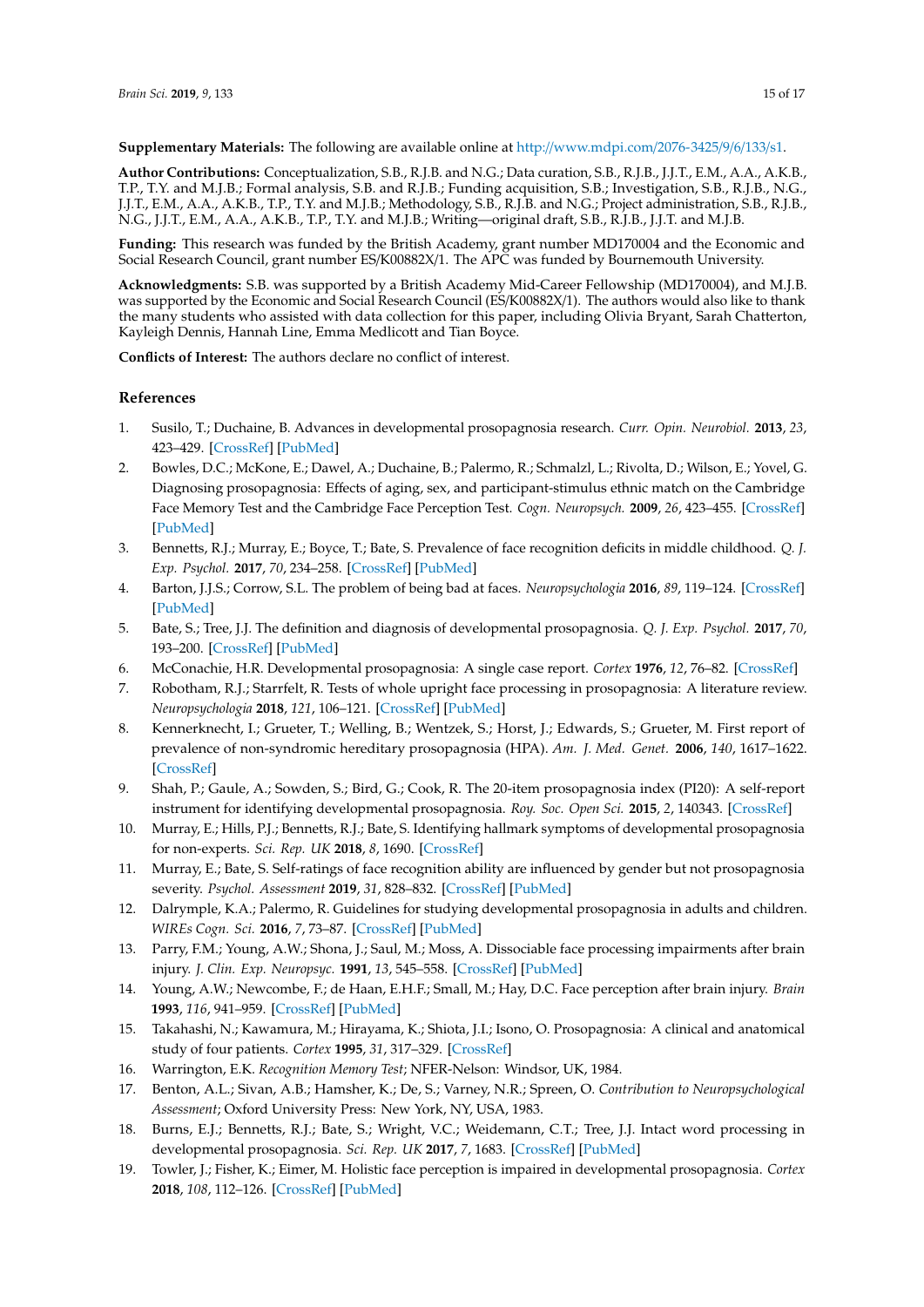- <span id="page-16-0"></span>20. Duchaine, B.; Weidenfeld, A. An evaluation of two commonly used tests of unfamiliar face recognition. *Neuropsychologia* **2003**, *41*, 713–720. [\[CrossRef\]](http://dx.doi.org/10.1016/S0028-3932(02)00222-1)
- <span id="page-16-1"></span>21. Duchaine, B.; Nakayama, K. The Cambridge Face Memory Test: Results for neurologically intact individuals and an investigation of its validity using inverted face stimuli and prosopagnosic participants. *Neuropsychologia* **2006**, *44*, 576–585. [\[CrossRef\]](http://dx.doi.org/10.1016/j.neuropsychologia.2005.07.001) [\[PubMed\]](http://www.ncbi.nlm.nih.gov/pubmed/16169565)
- <span id="page-16-2"></span>22. Duchaine, B.; Germine, L.; Nakayama, K. Family resemblance: Ten family members with prosopagnosia and within-class object agnosia. *Cogn. Neuropsych.* **2007**, *24*, 419–430. [\[CrossRef\]](http://dx.doi.org/10.1080/02643290701380491) [\[PubMed\]](http://www.ncbi.nlm.nih.gov/pubmed/18416499)
- <span id="page-16-3"></span>23. Bate, S.; Bennetts, R.; Mole, J.A.; Ainge, J.A.; Gregory, N.J.; Bobak, A.K.; Bussunt, A. Rehabilitation of face-processing skills in an adolescent with prosopagnosia: Evaluation of an online perceptual training programme. *Neuropsychol. Rehabil.* **2015**, *25*, 733–762. [\[CrossRef\]](http://dx.doi.org/10.1080/09602011.2014.973886) [\[PubMed\]](http://www.ncbi.nlm.nih.gov/pubmed/25369318)
- <span id="page-16-4"></span>24. Barton, J.J.S. Structure and function in acquired prosopagnosia: Lessons from a series of 10 patients with brain damage. *J. Neuropsychol.* **2008**, *2*, 197–225. [\[CrossRef\]](http://dx.doi.org/10.1348/174866407X214172) [\[PubMed\]](http://www.ncbi.nlm.nih.gov/pubmed/19334311)
- <span id="page-16-5"></span>25. Gainotti, G.; Barbier, A.; Marra, C. Slowly progressive defect in recognition of familiar people in a patient with right anterior temporal atrophy. *Brain* **2003**, *126*, 792–803. [\[CrossRef\]](http://dx.doi.org/10.1093/brain/awg092) [\[PubMed\]](http://www.ncbi.nlm.nih.gov/pubmed/12615639)
- <span id="page-16-6"></span>26. Bruce, V.; Young, A. Understanding face recognition. *Brit. J. Psychol.* **1986**, *77*, 305–327. [\[CrossRef\]](http://dx.doi.org/10.1111/j.2044-8295.1986.tb02199.x) [\[PubMed\]](http://www.ncbi.nlm.nih.gov/pubmed/3756376)
- <span id="page-16-7"></span>27. Haxby, J.V.; Hoffman, E.A.; Gobbini, M.I. The distributed human neural system for face perception. *Trends Cogn. Sci.* **2000**, *4*, 223–233. [\[CrossRef\]](http://dx.doi.org/10.1016/S1364-6613(00)01482-0)
- <span id="page-16-8"></span>28. De Renzi, E.; Faglioni, P.; Grossi, D.; Nichelli, P. Apperceptive and associative forms of prosopagnosia. *Cortex* **1991**, *27*, 213–221. [\[CrossRef\]](http://dx.doi.org/10.1016/S0010-9452(13)80125-6)
- <span id="page-16-9"></span>29. Barton, J.J.; Cherkasova, M.V.; Hefter, R.; Cox, T.A.; O'Connor, M.; Manoach, D.S. Are patients with social developmental disorders prosopagnosic? Perceptual heterogeneity in the Asperger and socio-emotional processing disorders. *Brain* **2004**, *127*, 1706–1716. [\[CrossRef\]](http://dx.doi.org/10.1093/brain/awh194)
- 30. Menghini, D.; Finzi, A.; Benassi, M.; Bolzani, R.; Facoetti, A.; Giovagnoli, S.; Ruffino, M.; Vicari, S. Different underlying neurocognitive deficits in developmental dyslexia: A comparative study. *Neuropsychologia* **2010**, *48*, 863–872. [\[CrossRef\]](http://dx.doi.org/10.1016/j.neuropsychologia.2009.11.003)
- <span id="page-16-10"></span>31. Wallace, S.; Coleman, M.; Bailey, A. Face and object processing in autism spectrum disorders. *Autism Res.* **2008**, *1*, 43–51. [\[CrossRef\]](http://dx.doi.org/10.1002/aur.7)
- <span id="page-16-11"></span>32. Weigelt, S.; Koldewyn, K.; Dilks, D.; Balas, B.; McKone, E.; Kanwisher, N. Domain-specific development of face memory but not face perception. *Dev. Sci.* **2014**, *17*, 47–58. [\[CrossRef\]](http://dx.doi.org/10.1111/desc.12089)
- <span id="page-16-12"></span>33. Bate, S.; Bennetts, R. The independence of expression and identity in face-processing: Evidence from neuropsychological case studies. *Front. Psychol.* **2015**, *6*, 770. [\[CrossRef\]](http://dx.doi.org/10.3389/fpsyg.2015.00770) [\[PubMed\]](http://www.ncbi.nlm.nih.gov/pubmed/26106348)
- <span id="page-16-13"></span>34. Bate, S.; Cook, S.J. Covert recognition relies on affective valence in developmental prosopagnosia: Evidence from the skin conductance response. *Neuropsychology* **2012**, *26*, 670–674. [\[CrossRef\]](http://dx.doi.org/10.1037/a0029443) [\[PubMed\]](http://www.ncbi.nlm.nih.gov/pubmed/22823135)
- <span id="page-16-14"></span>35. Dalrymple, K.A.; Garrido, L.; Duchaine, B. Dissociation between face perception and face memory in adults, but not children, with developmental prosopagnosia. *Dev. Cogn. Neuros. Neth.* **2014**, *10*, 10–20. [\[CrossRef\]](http://dx.doi.org/10.1016/j.dcn.2014.07.003) [\[PubMed\]](http://www.ncbi.nlm.nih.gov/pubmed/25160676)
- <span id="page-16-15"></span>36. Biotti, F.; Gray, K.L.H.; Cook, R. Is developmental prosopagnosia best characterised as an apperceptive or mnemonic condition? *Neuropsychologia* **2019**, *124*, 285–298. [\[CrossRef\]](http://dx.doi.org/10.1016/j.neuropsychologia.2018.11.014) [\[PubMed\]](http://www.ncbi.nlm.nih.gov/pubmed/30502377)
- <span id="page-16-16"></span>37. McKone, E.; Hall, A.; Pidcock, M.; Palermo, R.; Wilkinson, R.; Rivolta, D.; O'Connor, K. Face ethnicity and measurement reliability affect face recognition performance in developmental prosopagnosia: Evidence from the Cambridge Face Memory Test—Australian. *Cogn. Neuropsychol.* **2011**, *28*, 109–146. [\[CrossRef\]](http://dx.doi.org/10.1080/02643294.2011.616880) [\[PubMed\]](http://www.ncbi.nlm.nih.gov/pubmed/22122116)
- <span id="page-16-17"></span>38. Holdnack, H.A. *Wechsler Test of Adult Reading: WTAR*; Psychological Corporation: San Antonio, TX, USA, 2001.
- <span id="page-16-18"></span>39. Connolly, H.L.; Young, A.W.; Lewis, G.J. Recognition of facial expression and identity in part reflects a common ability, independent of general intelligence and visual short-term memory. *Cogn. Emot.* **2018**, *18*, 1–10. [\[CrossRef\]](http://dx.doi.org/10.1080/02699931.2018.1535425) [\[PubMed\]](http://www.ncbi.nlm.nih.gov/pubmed/30336725)
- <span id="page-16-19"></span>40. Wang, R.; Li, J.; Fang, H.; Tian, M.; Liu, J. Individual differences in holistic processing predict face recognition ability. *Psychol. Sci.* **2012**, *23*, 169–177. [\[CrossRef\]](http://dx.doi.org/10.1177/0956797611420575)
- <span id="page-16-20"></span>41. Folstein, M.F.; Folstein, S.E.; McHugh, P.R. "Mini-mental state": A practical method for grading the cognitive state of patients for the clinician. *J. Psychiatr. Res.* **1975**, *12*, 189–198. [\[CrossRef\]](http://dx.doi.org/10.1016/0022-3956(75)90026-6)
- <span id="page-16-21"></span>42. Larner, A.J. Screening utility of the Montreal Cognitive Assessment (MoCA): In place of—Or as well As–the MMSE? *Int. Psychogeriatr.* **2012**, *24*, 391–396. [\[CrossRef\]](http://dx.doi.org/10.1017/S1041610211001839)